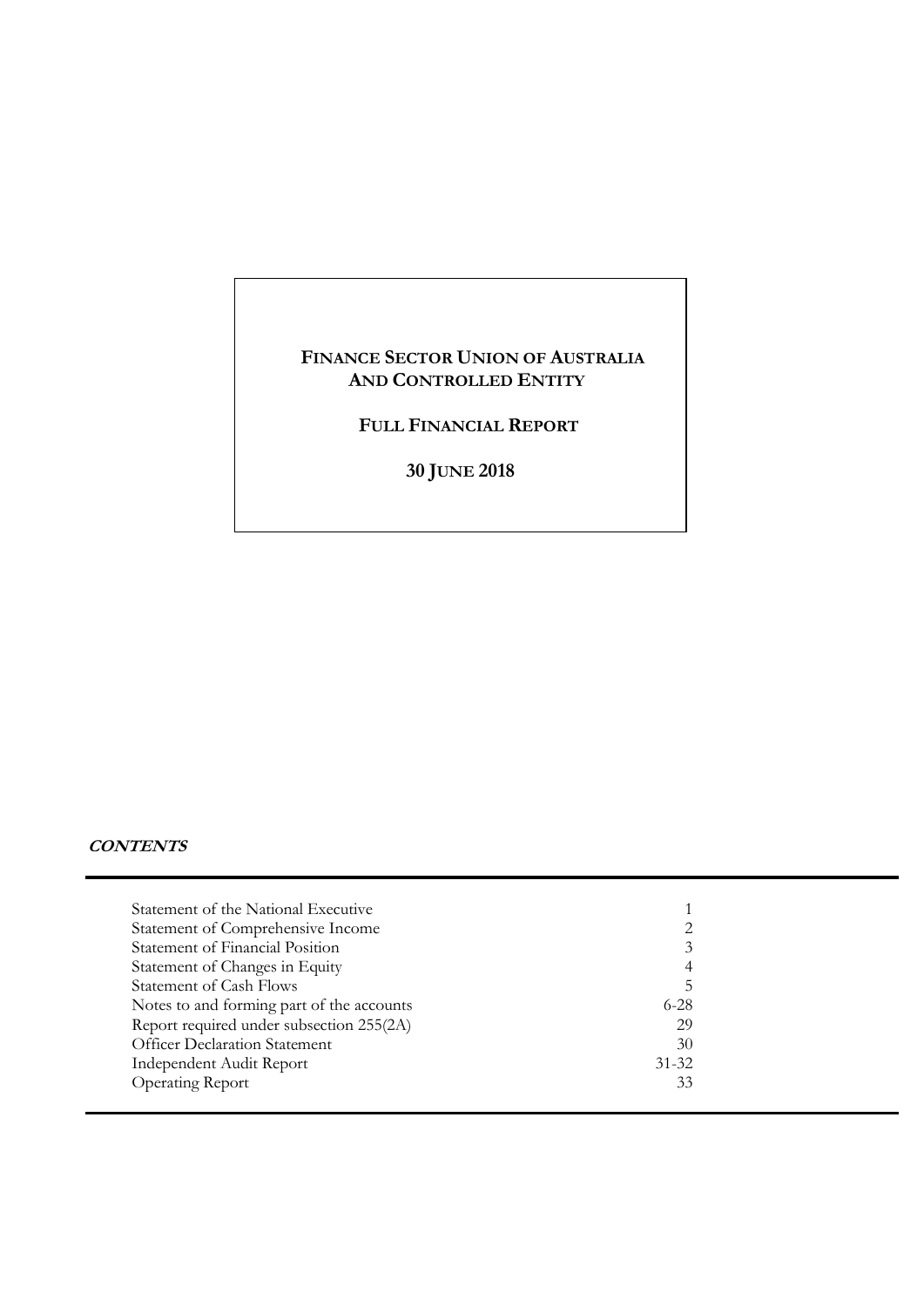#### **STATEMENT OF THE NATIONAL EXECUTIVE**

On 23 November 2018, the National Executive (Committee of Management) of the Finance Sector Union of Australia passed the following resolution in relation to the general purpose financial report (GPFR) of the union for the financial year ended June 30, 2018:

The National Executive declares in relation to the GPFR that in its opinion:

- (a) the financial statements and notes comply with the Australian Accounting Standards;
- (b) the financial statements and notes comply with any other requirements imposed by the Reporting Guidelines or Part 3 of Chapter 8 of the *Fair Work (Registered Organisations) Act 2009* (the RO Act);
- (c) the financial statements and notes give a true and fair view of the financial performance, financial position and cash flows of the union for the financial year to which they relate;
- (d) there are reasonable grounds to believe that the union will be able to pay its debts as and when they become due and payable;
- (e) during the financial year to which the GPFR relates and since the end of that year:
	- (i) meetings of the Committee of Management were held in accordance with the rules of the organisation including the rules of a branch concerned; and
	- (ii) the financial affairs of the union have been managed in accordance with the rules of the organisation including the rules of a branch concerned; and
	- (iii) the financial records of the union have been kept and maintained in accordance with the Fair Work (Registered Organisations) Act 2009; and
	- (iv) no requests for information have been received from a member of the union or the General Manager under section 272 of the Fair Work (Registered Organisations) Act 2009 during the period; and
	- (v) no orders have been made by the Fair Work Commission under section 273 of the Fair Work (Registered Organisations) Act 2009 during the period.

Signed on behalf of the National Executive

**J. TRAN NATIONAL PRESIDENT**

Julia Angnisario

**J. ANGRISANO NATIONAL SECRETARY**

Signed at Sydney this 23rd day of November, 2018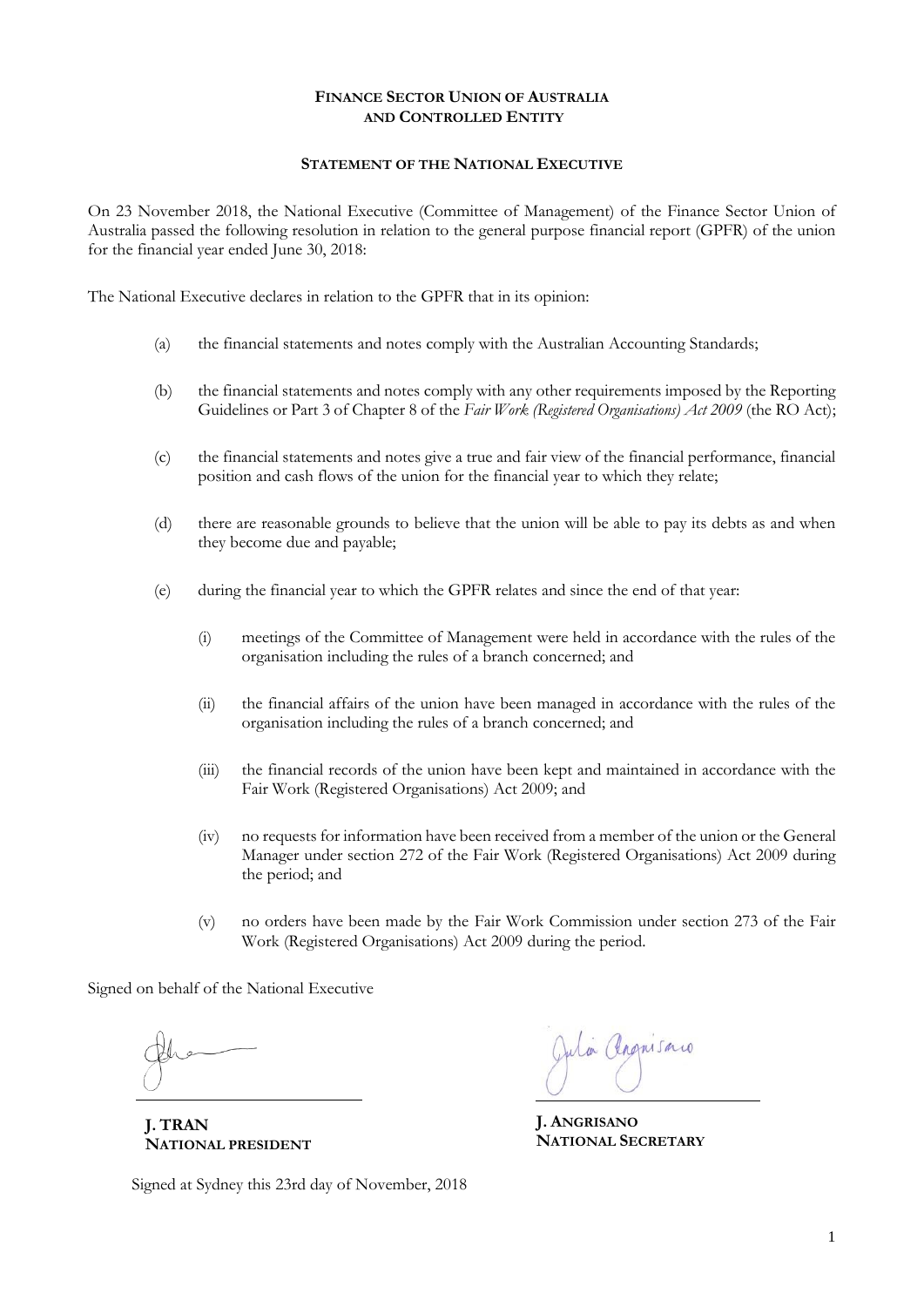## **STATEMENT OF COMPREHENSIVE INCOME FOR THE YEAR ENDED 30 JUNE 2018**

|                                                            |                | 2018           | 2017           |
|------------------------------------------------------------|----------------|----------------|----------------|
|                                                            | Note           | \$             | \$             |
| Income                                                     | $\sqrt{2}$     | 17,737,326     | 18,429,577     |
| Expenses                                                   | $\overline{c}$ |                |                |
| Employee benefits                                          |                | (12, 489, 810) | (12, 567, 392) |
| Officer benefits                                           |                | (1,204,965)    | (1, 157, 455)  |
| Building & equipment expenses                              |                | (1,715,720)    | (1,672,706)    |
| Industrial & campaign expenses                             |                | (427,065)      | (239, 055)     |
| Depreciation and amortisation                              |                | (547, 836)     | (633, 928)     |
| Affiliations & levies                                      |                | (641, 444)     | (650, 521)     |
| Office expenses                                            |                | (1,618,506)    | (1,491,404)    |
| Other expenses                                             |                | (588, 800)     | (599, 380)     |
|                                                            |                | (19, 234, 146) | (19, 011, 841) |
| <b>NET DEFICIT</b>                                         |                | (1,496,820)    | (582, 264)     |
| Other Income                                               |                |                |                |
| Net gain/(loss) on disposal of non-current physical asset  |                | (101,798)      | 14,330         |
| NET DEFICIT FOR THE YEAR                                   |                | (1,598,618)    | (567, 934)     |
| Other Comprehensive Income                                 |                |                |                |
| Gain/(Loss) on listed shares held for long term investment |                | (34, 786)      | 60,055         |
| Loss on revaluation of land and building                   | 5              | (87, 563)      | (31, 148)      |
| <b>TOTAL COMPREHENSIVE</b><br><b>DEFICIT FOR THE YEAR</b>  |                | (1,720,967)    | (539, 027)     |

*The accompanying notes form part of these financial statements*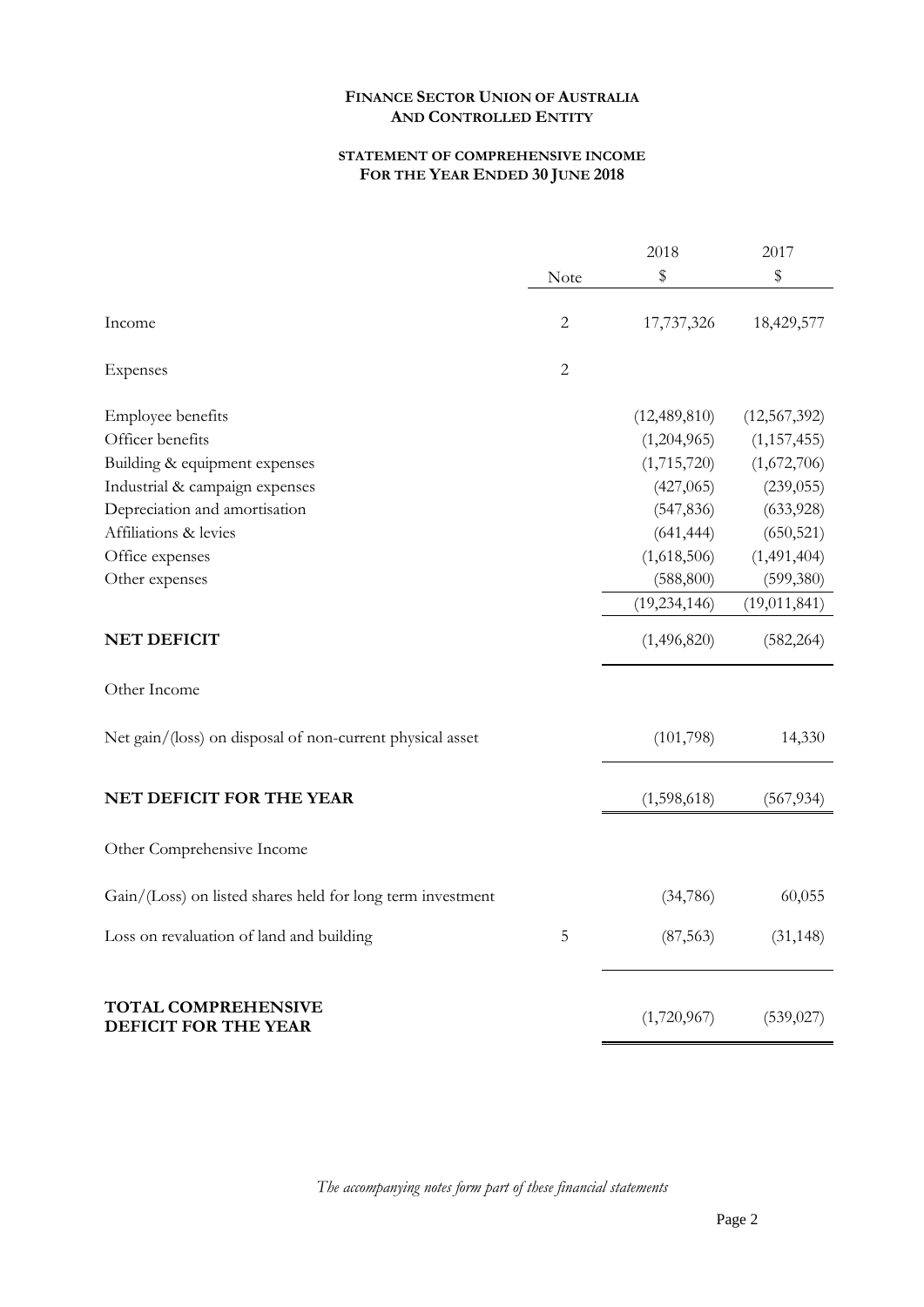## **STATEMENT OF FINANCIAL POSITION AS AT 30 JUNE 2018**

|                                                       | Note  | 2018<br>\$   | 2017<br>\$ |
|-------------------------------------------------------|-------|--------------|------------|
|                                                       |       |              |            |
| TOTAL ACCUMULATED FUNDS                               |       | 46, 407, 738 | 48,128,705 |
| represented by:                                       |       |              |            |
| <b>CURRENT ASSETS</b>                                 |       |              |            |
| Cash and cash equivalents                             | 13(a) | 1,127,561    | 650,089    |
| Financial assets at fair value through profit or loss | 4     | 5,879,827    | 6,247,478  |
| Trade and other receivables                           | 3     | 423,863      | 453,056    |
| Other current assets                                  |       | 322,597      | 472,064    |
| TOTAL CURRENT ASSETS                                  |       | 7,753,848    | 7,822,687  |
| NON CURRENT ASSETS                                    |       |              |            |
| Trade and other receivables                           | 3     | 40,324       | 50,986     |
| Financial assets at fair value through profit or loss | 4     | 27,855,835   | 28,972,303 |
| Available for sale financial assets                   | 4     | 541,622      | 576,408    |
| Property, plant and equipment                         | 5     | 14,947,120   | 15,458,808 |
| TOTAL NON CURRENT ASSETS                              |       | 43,384,901   | 45,058,505 |
| <b>TOTAL ASSETS</b>                                   |       | 51, 138, 749 | 52,881,192 |
| <b>CURRENT LIABILITIES</b>                            |       |              |            |
| Trade and other payables                              | 6     | 1,384,898    | 1,319,778  |
| Provision - employee entitlements                     | 10    | 2,500,147    | 2,511,404  |
| TOTAL CURRENT LIABILITIES                             |       | 3,885,045    | 3,831,182  |
| NON CURRENT LIABILITIES                               |       |              |            |
| Provision - employee entitlements                     | 10    | 845,966      | 921,305    |
| TOTAL NON CURRENT LIABILITIES                         |       | 845,966      | 921,305    |
| <b>TOTAL LIABILITIES</b>                              |       | 4,731,011    | 4,752,487  |
| <b>NET ASSETS</b>                                     |       | 46, 407, 738 | 48,128,705 |

*The accompanying notes form part of these financial statements*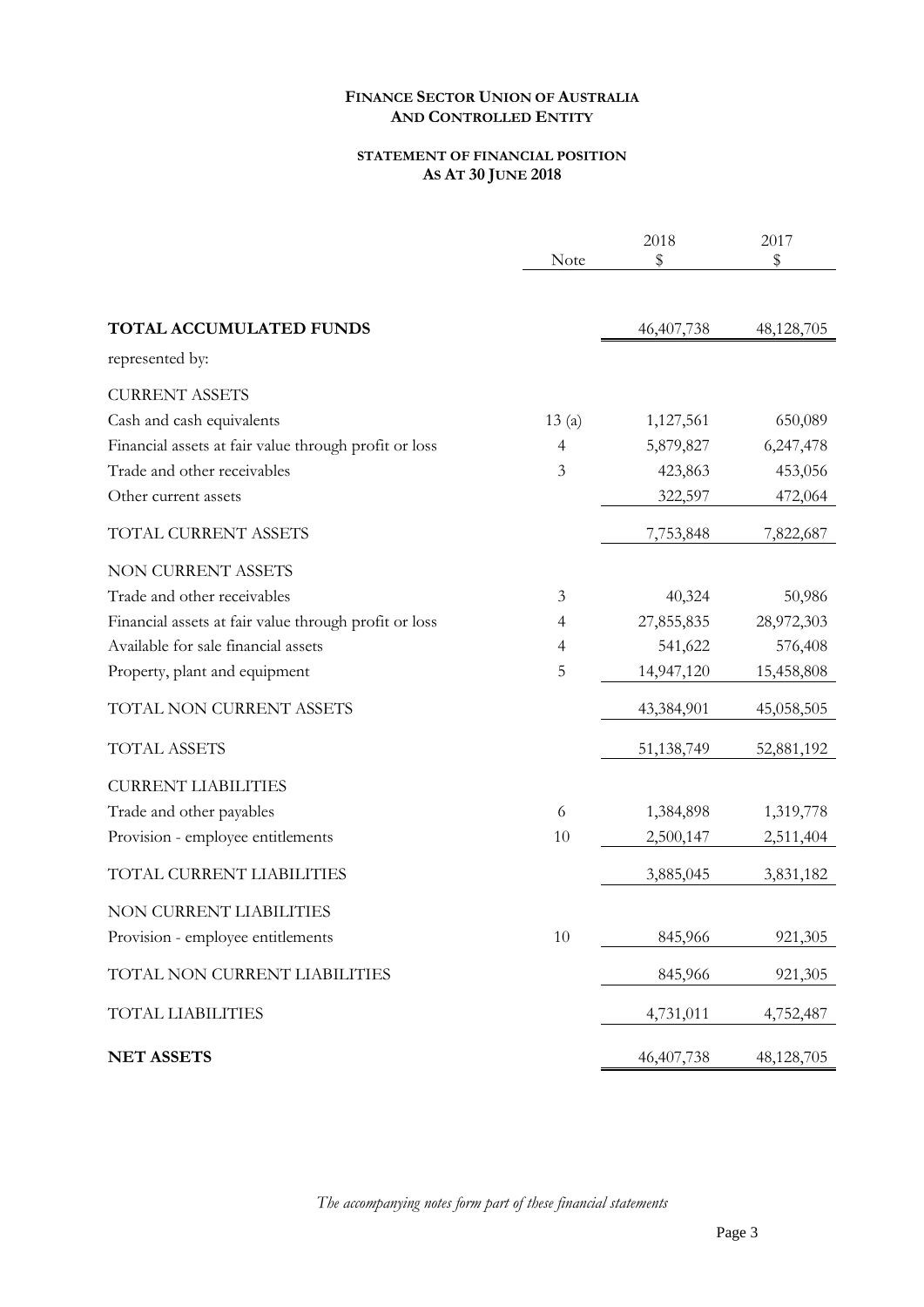## **STATEMENT OF CHANGES IN EQUITY AS AT 30 JUNE 2018**

|                                                     | General<br>fund | Asset<br>revaluation<br>reserve | Fair<br>value<br>reserve | Total<br>accumulated<br>funds |
|-----------------------------------------------------|-----------------|---------------------------------|--------------------------|-------------------------------|
|                                                     | \$              | \$                              | \$                       | \$                            |
| Balance as at 1 July 2016                           | 34,705,540      | 13,863,772                      | 98,420                   | 48,667,732                    |
| Transfer to General Fund                            | 2,430,105       | (2,430,105)                     |                          |                               |
| Deficit for the year                                | (567, 934)      |                                 |                          | (567, 934)                    |
| Gain on listed shares held for long term investment |                 |                                 | 60,055                   | 60,055                        |
| Loss on revaluation of land and building            |                 | (31, 148)                       |                          | (31, 148)                     |
| Balance as at 30 June 2017                          | 36,567,711      | 11,402,519                      | 158,475                  | 48,128,705                    |
| Deficit for the year                                | (1,598,618)     |                                 |                          | (1,598,618)                   |
| Loss on listed shares held for long term investment |                 |                                 | (34, 786)                | (34,786)                      |
| Loss on revaluation of land and building            |                 | (87, 563)                       |                          | (87, 563)                     |
| Balance as at 30 June 2018                          | 34,969,093      | 11,314,956                      | 123,689                  | 46, 407, 738                  |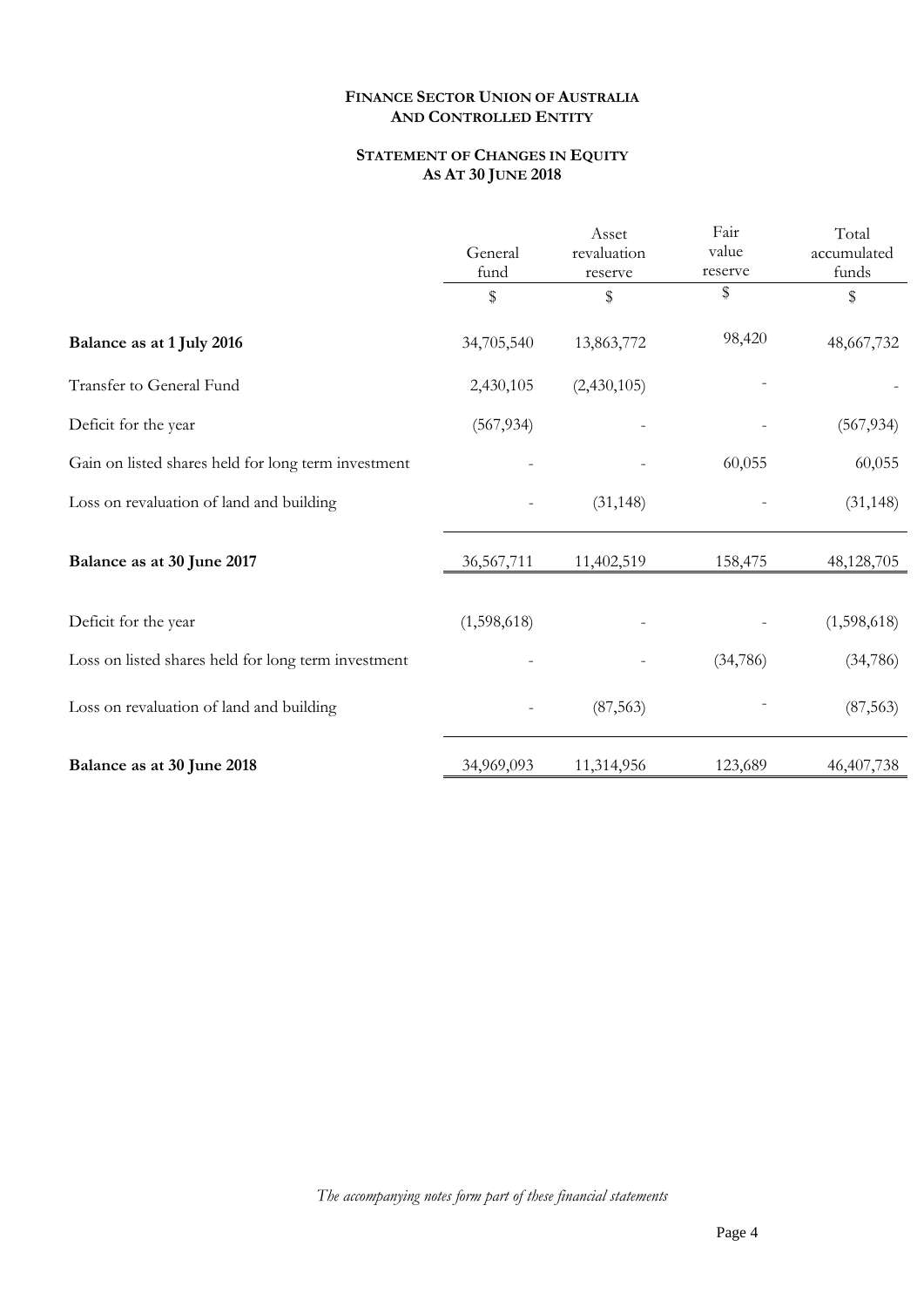## **STATEMENT OF CASH FLOWS FOR THE YEAR ENDED 30 JUNE 2018**

|                                                        |       | 2018           | 2017          |
|--------------------------------------------------------|-------|----------------|---------------|
|                                                        | Note  | \$             | \$            |
| <b>CASH FLOWS FROM OPERATING</b><br><b>ACTIVITIES</b>  |       |                |               |
| Receipts from members                                  |       | 16,329,456     | 16,481,198    |
| Interest received                                      |       | 177,898        | 149,514       |
| Rent received                                          |       | 633,219        | 539,553       |
| Other receipts                                         |       | 264,624        | 358,961       |
| Payments to suppliers and employees                    |       | (20, 105, 654) | (20,660,516)  |
| CASH FLOW USED IN OPERATING<br><b>ACTIVITIES</b>       | 13(b) | (2,700,457)    | (3, 131, 290) |
| <b>CASH FLOWS FROM INVESTING</b><br><b>ACTIVITIES</b>  |       |                |               |
| Net amelioration fund loans repaid                     |       | 35,787         | 53,846        |
| Purchase of property, plant and equipment              |       | (318,059)      | (188, 237)    |
| Proceeds from the sale of fixed assets                 |       | 92,550         | 122,134       |
| Redemption of Term Deposits                            |       | 367,651        | 101,919       |
| Redemption of Managed Fund                             |       | 3,000,000      | 3,000,000     |
| CASH FLOW PROVIDED BY INVESTING<br><b>ACTIVITIES</b>   |       | 3,177,929      | 3,089,662     |
| <b>NET CASH USED</b>                                   |       | 477,472        | (41, 628)     |
| CASH AT THE BEGINNING OF THE<br><b>YEAR</b>            |       | 650,089        | 691,717       |
| <b>CASH AT THE END OF THE</b><br><b>FINANCIAL YEAR</b> | 13(a) | 1,127,561      | 650,089       |

*The accompanying notes form part of these financial statements*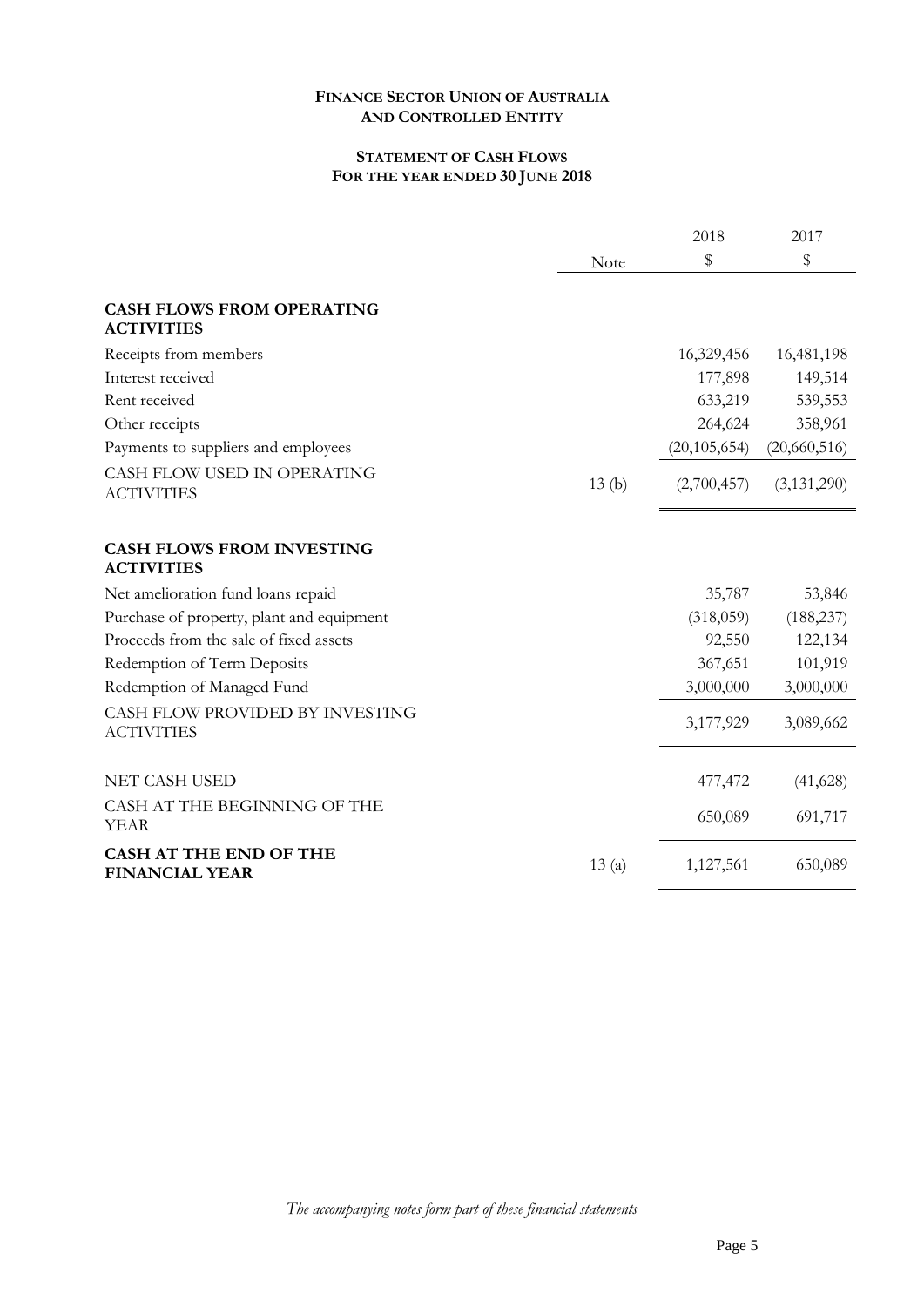## **NOTES TO AND FORMING PART OF THE ACCOUNTS FOR THE YEAR ENDED 30 JUNE 2018**

#### NOTE 1: STATEMENT OF ACCOUNTING POLICIES

This financial report is a general-purpose report that has been prepared in accordance with the Fair Work (Registered Organisations) Act 2009, applicable Australian Accounting Standards and Interpretations issued by the Australian Accounting Standards Board (AASB) that apply for the reporting period. These financial statements also comply with International Financial Reporting standards as issued by the International Accounting Standards Board. For the purposes of preparing the general purpose financial statements, the union is a not-for-profit entity.

The financial report has been prepared on an accruals basis and on the basis of historical costs and does not take into account changing money values or, except where specifically stated, current valuations of non-current assets. Cost is based on fair values of the consideration given in exchange for assets. The accounting policies have been consistently applied, unless otherwise stated. The financial statements are presented in Australian dollars.

The following is a summary of the material accounting policies adopted by the union in the preparation and presentation of the financial report:

#### *(a) Revenue*

Revenue from subscriptions is accounted for on an accruals basis and is recorded as revenue in the year to which it relates.

Interest revenue is recognised on a proportional basis taking into account the interest rates applicable to the financial assets.

Rental revenue from property operating leases is recognised on a straight-line basis over the term of the lease.

*(b) Principles of Consolidation*

The consolidated accounts comprise the accounts of the Finance Sector Union of Australia (FSUA) and of its controlled entity. A controlled entity is any entity controlled by the FSUA. Control exists where the FSUA has the capacity to dominate the decision making in relation to the financial and operating policies of another entity so as that other entity operates with the FSUA to achieve the objectives of the FSUA. Details of the controlled entity are contained in note 9 to the financial statements.

All inter-entity balances and transactions between the economic entity, including any unrealised profits or losses, have been eliminated on consolidation.

#### *(c) Income Tax*

No provision for income tax is necessary, as "Trade Unions" are exempt from income tax under Section 50 – 15 of the Income Tax Assessment Act 1997.

Revenues, expenses and assets are recognised net of GST except:

- where the amount of GST incurred is not recoverable from the Australian Taxation Office; and
- for receivables and payables

The net amount of GST recoverable from, or payable to, the Australian Taxation Office is included as part of receivables and payables.

Cash flows are included in the cash flow statement on a gross basis. The GST component of cash flows arising from investing and financing activities which is recoverable from, or payable to, the Australian Taxation Office is classified within operating cash flows.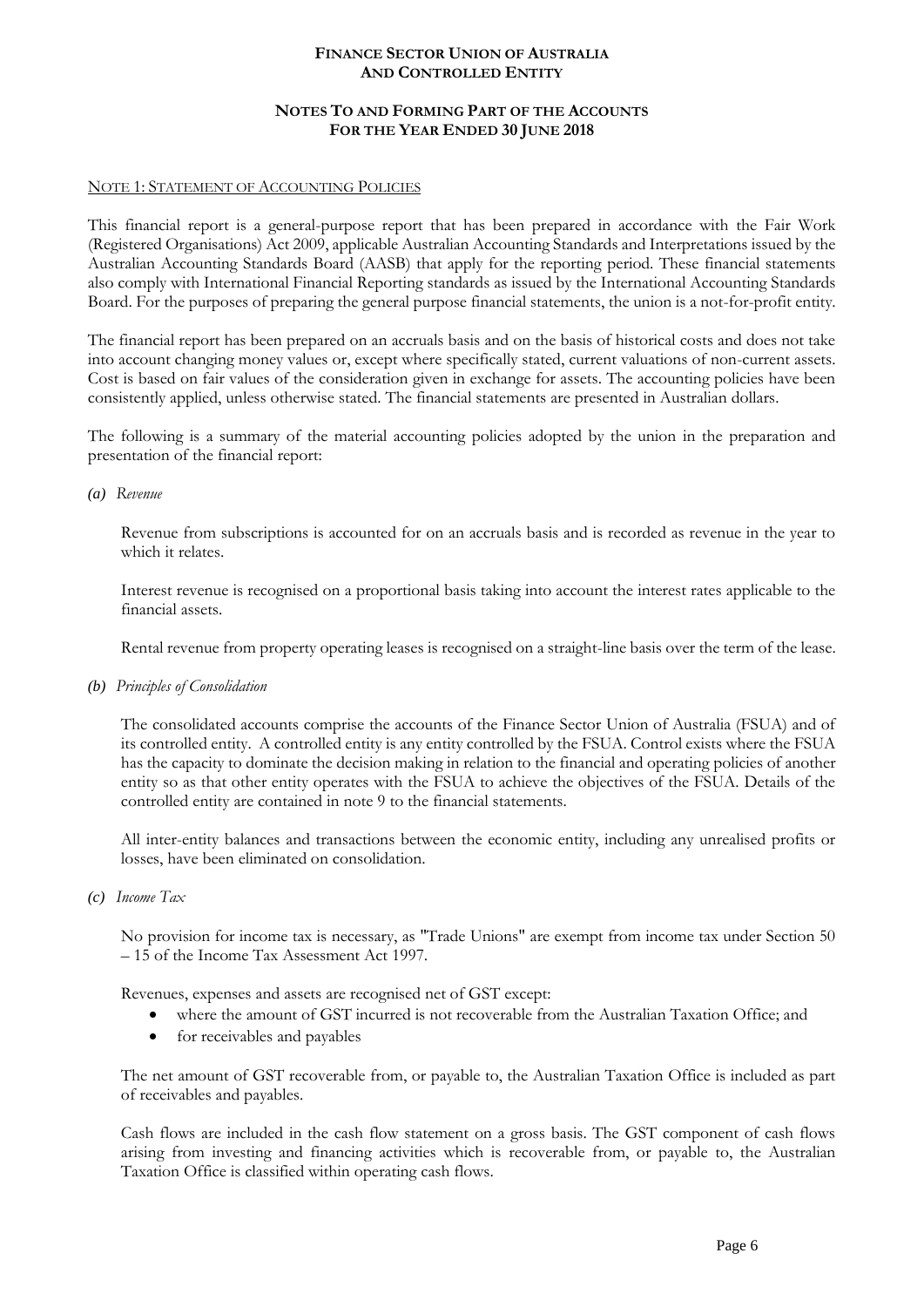## **NOTES TO AND FORMING PART OF THE ACCOUNTS FOR THE YEAR ENDED 30 JUNE 2018**

#### NOTE 1: STATEMENT OF ACCOUNTING POLICIES (CONTINUED)

#### *(d) Property*

Property is brought to account at fair value less any accumulated depreciation or amortisation. The carrying amount of property is reviewed annually by the National Executive to ensure that it is not in excess of the recoverable amount from these assets. The recoverable amount is assessed on the basis of the expected net cash flows which will be received from the assets employment and subsequent disposal. The expected net cash flows have been discounted to their present values in determining recoverable amounts.

Freehold land and buildings are revalued every three years. Freehold land and buildings in NSW and WA were revalued as at June 2016 and as at June 2017 respectively.

Any revaluation increment is credited to equity under the heading of asset revaluation reserve except to the extent that it reversed a previous revaluation increment of the same class of assets that was previously recognised in the profit or loss. Revaluation decrements for a class of assets are recognised directly in the profit or loss except to the extent that they reverse a previous revaluation increment for that class of assets. Any accumulated depreciation as at the revaluation date is eliminated against the gross carrying amount of the asset and the asset is restated to the revalued amount.

#### *(e) Impairment of non-financial assets*

All assets are assessed for impairment at the end of each reporting period to the extent that there is an impairment trigger. Where indications of impairment exist, the asset's recoverable amount is estimated and an impairment adjustment made if the asset's recoverable amount is less than the carrying amount.

The recoverable amount of an asset is the higher of its fair value less costs to sell and its value in use. Value in use is the present value of the future cash flows expected to be derived from the asset. Where the future economic benefit of an asset is not primarily dependent on the asset's ability to generate future cash flows, and the asset would be replaced if the union were deprived of the asset, its value in use is taken to be its depreciated replacement cost.

*(f) Available- for- sale properties*

Property expected to be sold within 12 months of the end of the financial year is classified as Available for Sale Property.

*(g) Plant & Equipment*

Plant and equipment is brought to account at cost less any accumulated depreciation.

The depreciable amount of all fixed assets including building and capitalised lease assets, but excluding freehold land, is depreciated over their useful lives to the economic entity commencing from the date the asset is installed ready for use. Leasehold improvements are amortised over the shorter of either the unexpired period of the lease or the estimated useful lives of the improvements.

All items of property, plant and equipment other than freehold land are depreciated using the straight line method at the following rates:

| <b>Buildings</b>  | $2.5\% - 3.3\%$ | Computers                | $33\%$        |
|-------------------|-----------------|--------------------------|---------------|
| Motor vehicles    | $15\%$          | Furniture                | $10\% - 20\%$ |
| Plant & equipment | $13\%$          | <b>Building Fittings</b> | $20\%$        |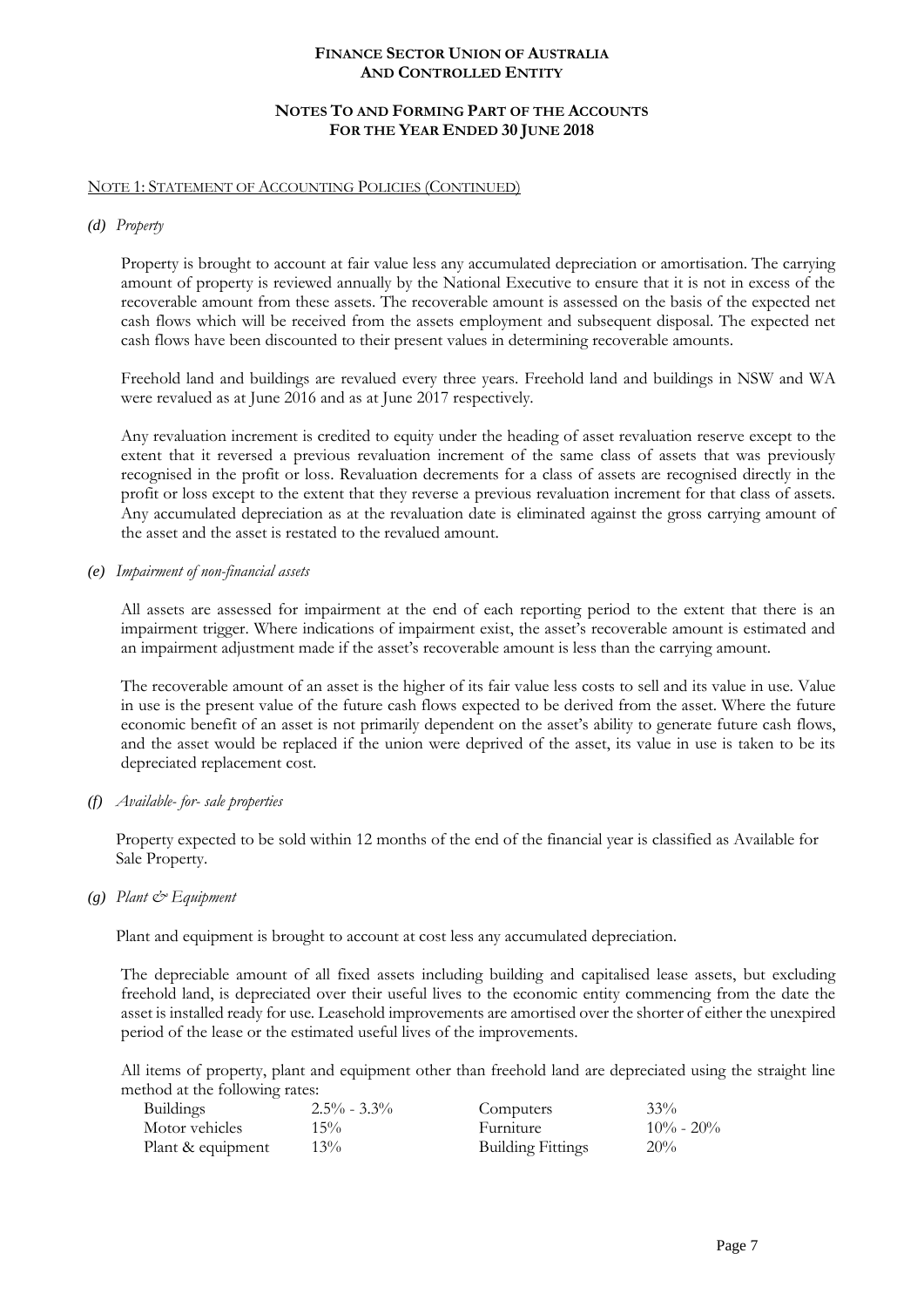#### **NOTES TO AND FORMING PART OF THE ACCOUNTS FOR THE YEAR ENDED 30 JUNE 2018**

#### NOTE 1: STATEMENT OF ACCOUNTING POLICIES (CONTINUED)

#### *(h) Leases*

Leases of fixed assets where substantially all the risks and benefits incidental to the ownership of the asset, but not the legal ownership, are transferred to entities within the economic entity are classified as finance leases. Finance leases are capitalised, recording an asset and a liability equal to the present value of the minimum lease payments, including any guaranteed residual values. Leased assets are amortised over their useful lives. Lease payments are allocated between the reduction of the lease liability and the lease interest expense for the period.

Lease payments for operating leases where substantially all the risks and benefits remain with the lessor, are charged as expenses in the periods in which they are incurred.

#### *(i) Financial instruments*

Financial assets and financial liabilities are recognised when the union becomes a party to the contractual provisions of the instrument. Financial assets and financial liabilities are initially measured at fair value. Transaction costs that are directly attributable to the acquisition or issue of financial assets and financial liabilities (other than financial assets and financial liabilities at fair value through profit or loss) are added or deducted from the fair value of the financial assets or financial liabilities, as appropriate, on initial recognition. Transaction costs directly attributable to the acquisition of financial assets or financial liabilities at fair value through profit or loss are recognised immediately in profit or loss.

#### *(j) Financial assets*

#### *Financial assets at fair value through profit or loss:*

#### This category comprises of investments in:

- i. Term deposits held by banking institutions with more than 90 days until maturity, as at reporting date. Term deposits with more than one year until maturity, as at reporting date, are included in non current assets.
- ii. Managed funds that are held by fund managers on behalf of the Union for trading to make a profit. They are recorded in the Statement of Financial Position at market value and any gains or losses are recorded through the Statement of Comprehensive Income. Managed funds are included in non current assets as it is the intention of management to maintain this portfolio of investments for the longer term.
- iii. Investments in Unlisted Unit Trusts where no active market exists are shown at recoverable amount. Recoverable amount is assessed as cost less any provision for diminution in value caused by a shortfall in net assets of the investment entity. Any gains or losses are recorded through the Statement of Comprehensive Income.

#### *Available for sale financial assets:*

This category comprises of shares in listed companies. They are non-derivatives and are included in non current assets as it is the intention of management to hold these shares as a strategic investment for the longer term. The shares are disclosed at their fair value at year end in accordance with quoted market pricing provided by the Australian Stock Exchange and any gains and losses arising from changes in the fair value are recorded directly to equity and disclosed in the Statement of Changes in Equity and recorded through the Statement of Comprehensive Income.

Available-for-sale financial assets are included in non-current assets, except for those which are expected to be disposed of within 12 months after the end of the reporting period, which will be classified as current assets.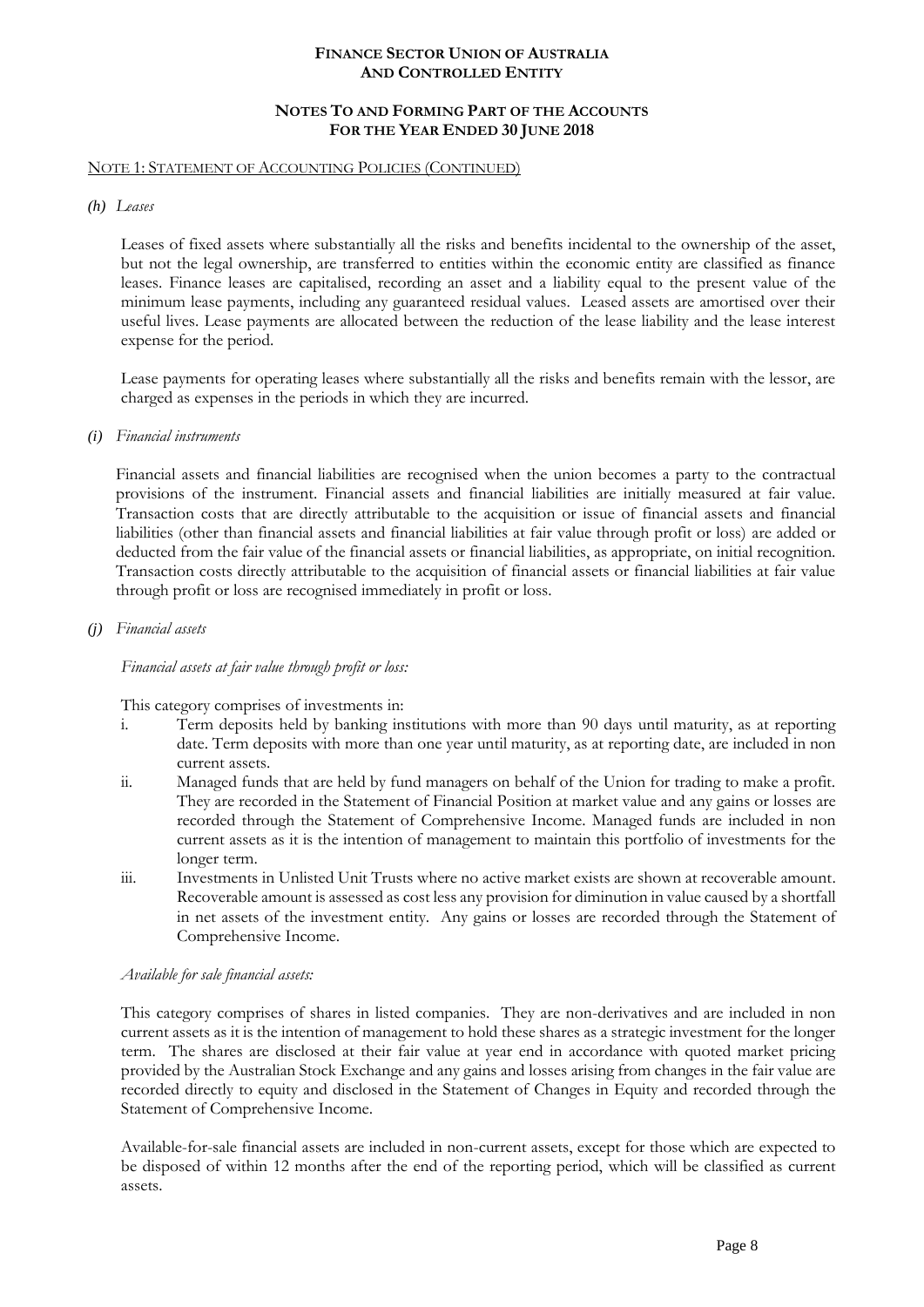#### **NOTES TO AND FORMING PART OF THE ACCOUNTS FOR THE YEAR ENDED 30 JUNE 2018**

#### NOTE 1: STATEMENT OF ACCOUNTING POLICIES (CONTINUED)

#### *Impairment of financial assets*

Financial assets, other than those at fair value through profit or loss, are assessed for impairment at the end of each reporting period. Financial assets are considered to be impaired when there is objective evidence that, as a result of one or more events that occurred after the initial recognition of the financial asset, the estimated future cash flows of the investment have been affected.

#### *(k) Financial Liabilities*

Financial liabilities are classified as other financial liabilities. Financial liabilities are recognised and derecognised upon 'trade date'.

#### *Other financial liabilities*

Other financial liabilities, comprising trade and other payables, are initially measured at fair value, net of transaction costs.

Other financial liabilities are subsequently measured at amortised cost using the effective interest method, with interest expense recognised on an effective yield basis.

*(l) Employee entitlements*

Provisions are recognised when the entity has a legal or constructive obligation, as a result of past events, for which it is probable that an outflow of economic benefits will result and that outflow can be reliably measured. Provisions recognised represent the best estimate of the amounts required to settle the obligation at the end of the reporting period.

Provision is made for the liability for employee entitlements arising from services rendered by employees to reporting date. Liabilities for short-term employee benefits (as defined in AASB 119 Employee Benefits) and termination benefits which are expected to be settled within twelve months of the end of reporting period are measured at their nominal amounts. The nominal amount is calculated with regard to the rates expected to be paid on settlement of the liability. Other employee entitlements payable after one year, have been measured at the present value of the estimated future outflows to be made for those entitlements using the corporate bonds rate. Contributions made by the economic entity to employee superannuation funds are charged as expenses when incurred.

#### *(m) Cash*

For the purposes of the statement of cash flows, cash includes cash on hand, at call deposits with financial institutions net of bank overdrafts and term deposits held by banking institutions, with 90 days or less until maturity as at reporting date.

#### *(n) Comparative figures*

When required by Accounting Standards, comparative figures have been adjusted to conform to changes in presentation for the current financial year.

#### *(o) Fair Value Measurement*

The consolidated entity measures financial instruments, such as, financial asset as at fair value through the profit and loss, available for sale financial assets, and non-financial assets such as land and buildings at fair value at each balance sheet date. Also, fair values of financial instruments measured at amortised cost are disclosed in Note 14.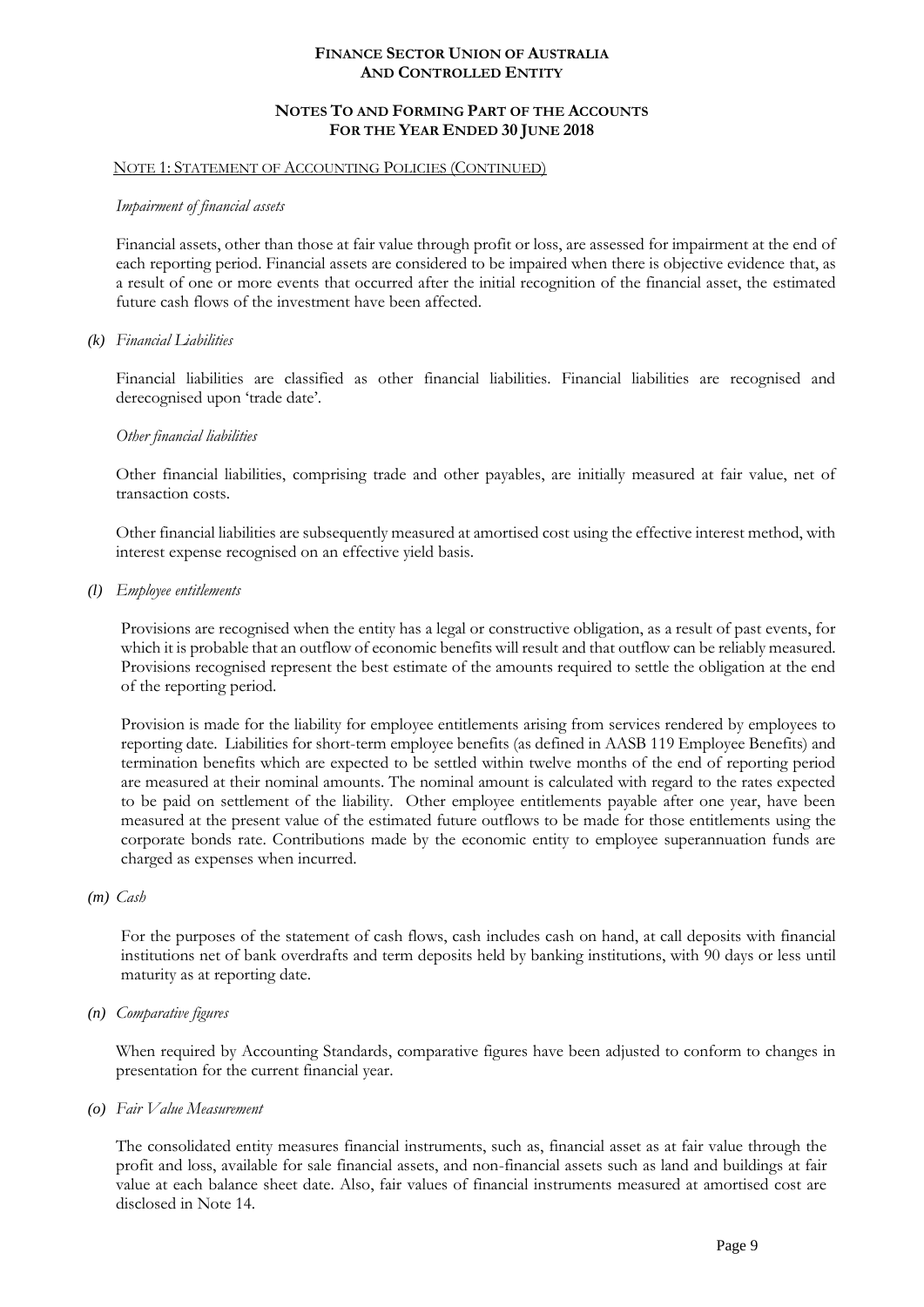#### **NOTES TO AND FORMING PART OF THE ACCOUNTS FOR THE YEAR ENDED 30 JUNE 2018**

## NOTE 1: STATEMENT OF ACCOUNTING POLICIES (CONTINUED)

Fair value is the price that would be received to sell an asset or paid to transfer a liability in an orderly transaction between market participants at the measurement date. The fair value measurement is based on the presumption that the transaction to sell the asset or transfer the liability takes place either:

- *In the principal market for the asset or liability, or*
- *In the absence of a principal market, in the most advantageous market for the asset or liability*

The principal or the most advantageous market must be accessible by the consolidated entity. The fair value of an asset or a liability is measured using the assumptions that market participants would use when pricing the asset or liability, assuming that market participants act in their economic best interest.

A fair value measurement of a non-financial asset takes into account a market participant's ability to generate economic benefits by using the asset in its highest and best use or by selling it to another market participant that would use the asset in its highest and best use.

The consolidated entity uses valuation techniques that are appropriate in the circumstances and for which sufficient data are available to measure fair value, maximising the use of relevant observable inputs and minimising the use of unobservable inputs.

All assets and liabilities for which fair value is measured or disclosed in the financial statements are categorised within the fair value hierarchy, described as follows, based on the lowest level input that is significant to the fair value measurement as a whole:

- *Level 1—Quoted (unadjusted) market prices in active markets for identical assets or liabilities*
- *Level 2—Valuation techniques for which the lowest level input that is significant to the fair value measurement is directly or indirectly observable*
- *Level 3—Valuation techniques for which the lowest level input that is significant to the fair value measurement is unobservable*

For assets and liabilities that are recognised in the financial statements on a recurring basis, the consolidated entity determines whether transfers have occurred between level in the hierarchy by re-assessing categorisation (based on the lowest level input that is significant to the fair value measurement as a whole) at the end of each reporting period.

External valuers are involved for valuation of significant assets, such as land and buildings and investment properties. Selection criteria include market knowledge, reputation, independence and whether professional standards are maintained. For the purpose of fair value disclosures, the consolidated entity has determined classes of assets and liabilities on the basis of the nature, characteristics and risks of the asset or liability and the level of the fair value hierarchy.

#### *(p) Critical Accounting Estimates and Judgements*

Estimates and judgements made by the Committee of Management for incorporation into the financial statements are based on historical knowledge and best available current information. Estimates assume a reasonable expectation of future events and are based on current trends and economic data, obtained both externally and within the Union.

#### *Key Estimates*

i. *Impairment*

The Union assesses impairment at the end of each reporting period by evaluation of conditions and events specific to the Union that may be indicative of impairment triggers. There have been no impairment triggers identified to impact on the Union at 30 June 2018.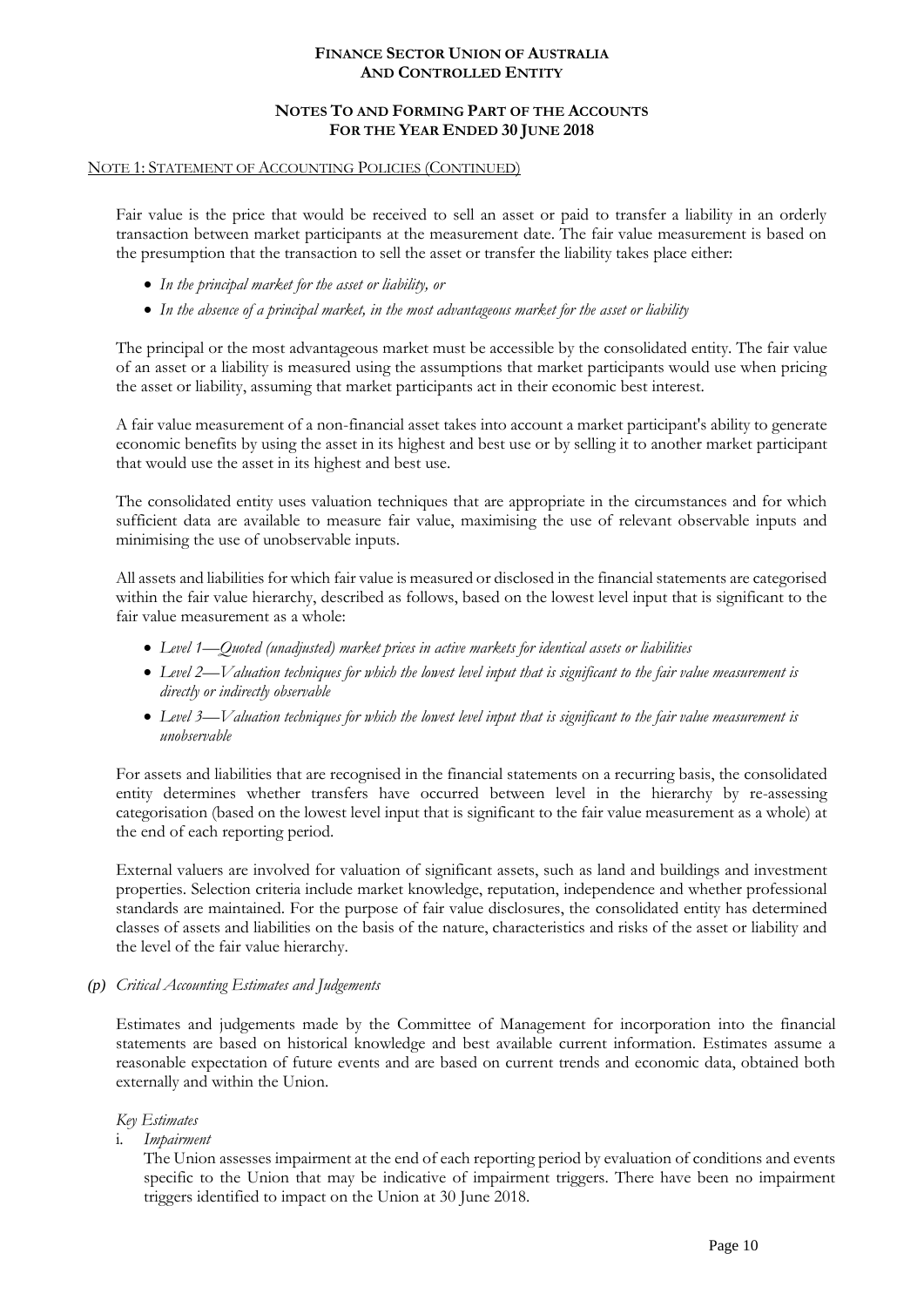#### **NOTES TO AND FORMING PART OF THE ACCOUNTS FOR THE YEAR ENDED 30 JUNE 2018**

## NOTE 1: STATEMENT OF ACCOUNTING POLICIES (CONTINUED)

#### *Key Judgements*

i. *Provision for impairment of receivables*

The collectability of UCF loans was assessed at year end and a provision has been made for impairment of doubtful loans.

*ii. Provision for employee entitlements*

The provision for LSL is measured as the present value of the estimated future cash flows to be made by the union in respect of services provided by employees up to the reporting date.

#### *(q) Current and non-current classification*

Assets and liabilities are presented in the Statement of Financial Position based on current and non-current classification.

An asset is classified as current when: it is either expected to be realised or intended to be sold or consumed in normal operating cycle; it is held primarily for the purpose of trading; it is expected to be realised within 12 months after the reporting period; or the asset is cash or cash equivalent unless restricted from being exchanged or used to settle a liability for at least 12 months after the reporting period. All other assets are classified as non-current.

A liability is classified as current when: it is either expected to be settled in normal operating cycle; it is held primarily for the purpose of trading; it is due to be settled within 12 months after the reporting period; or there is no unconditional right to defer the settlement of the liability for at least 12 months after the reporting period. All other liabilities are classified as non-current.

*(r) New Australian Accounting Standards*

*Adoption of New Australian Accounting Standard Requirements*

The accounting policies adopted are consistent with those of the previous financial year.

## *Future Australian Accounting Standards Requirements*

New standards, amendments to standards or interpretations that were issued prior to the sign-off date and are applicable to the future reporting period that are expected to have a future financial impact on the Union include:

| Reference         | Title                                                                                                                                                                          | Summary                                                                                                                                                                                                                                                                                                                                                                                                                                                                                                                                                                                                                                                                                                                                                                                                                                                                | Application<br>date of<br>standard | Impact on<br>financial<br>report                                                                               | Application<br>date for<br>Company |
|-------------------|--------------------------------------------------------------------------------------------------------------------------------------------------------------------------------|------------------------------------------------------------------------------------------------------------------------------------------------------------------------------------------------------------------------------------------------------------------------------------------------------------------------------------------------------------------------------------------------------------------------------------------------------------------------------------------------------------------------------------------------------------------------------------------------------------------------------------------------------------------------------------------------------------------------------------------------------------------------------------------------------------------------------------------------------------------------|------------------------------------|----------------------------------------------------------------------------------------------------------------|------------------------------------|
| AASB <sub>9</sub> | Financial<br>Instruments<br>(December<br>$2010$ ) and<br>AASB 2010-7:<br>Amendments<br>to Australian<br>Accounting<br>Standards<br>arising from<br>AASB 9<br>(December<br>2010 | These Standards are applicable retrospectively and include<br>revised requirements for the classification and measurement<br>of financial instruments, as well as recognition and<br>derecognition requirements for financial instruments.<br>The key changes made to accounting requirements that may<br>impact the company are:<br>- simplifying the classifications of financial assets into those<br>carried at amortised cost and those carried at fair value; and<br>- allowing an irrevocable election on initial recognition to<br>present gains and losses on investments in equity instruments<br>that are not held for trading in other comprehensive income.<br>Dividends in respect of these investments that are a return<br>on investment can be recognised in profit or loss and there is<br>no impairment or recycling on disposal of the instrument. | 1 January<br>2018                  | This<br>standard is<br>not<br>expected to<br>significantly<br>impact the<br>Union's<br>financial<br>statements | 1 July 2018                        |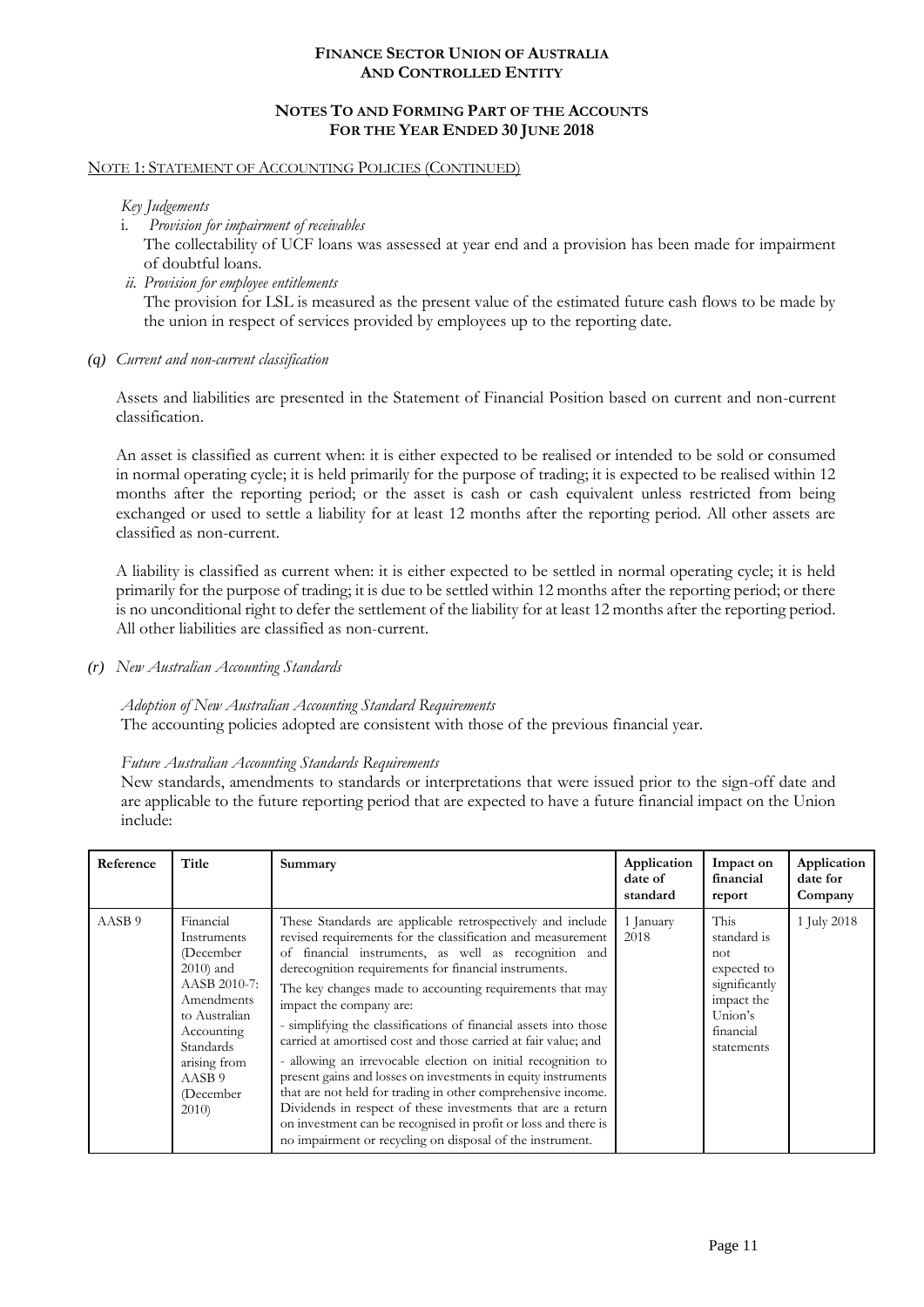## **NOTES TO AND FORMING PART OF THE ACCOUNTS FOR THE YEAR ENDED 30 JUNE 2018**

## NOTE 1: STATEMENT OF ACCOUNTING POLICIES (CONTINUED)

| Reference          | <b>Title</b>                                | Summary                                                                                                                                                                                                                                                                                                                                                                                                                                                                                                                                                                                                                                                                                                                                                                                                                                                                                                                                                                                                             | Application<br>date of<br>standard | Impact on<br>financial<br>report                                                                                             | Application<br>date for<br>Company |
|--------------------|---------------------------------------------|---------------------------------------------------------------------------------------------------------------------------------------------------------------------------------------------------------------------------------------------------------------------------------------------------------------------------------------------------------------------------------------------------------------------------------------------------------------------------------------------------------------------------------------------------------------------------------------------------------------------------------------------------------------------------------------------------------------------------------------------------------------------------------------------------------------------------------------------------------------------------------------------------------------------------------------------------------------------------------------------------------------------|------------------------------------|------------------------------------------------------------------------------------------------------------------------------|------------------------------------|
| AASB <sub>16</sub> | Leases                                      | AASB 16 introduces a single lessee accounting model and<br>requires a lessee to recognise assets and liabilities for all leases<br>with a term of more than 12 months, unless the underlying<br>asset is of low value. A lessee is required to recognise a right-<br>of-use asset representing its right to use the underlying leased<br>asset and a lease liability representing its obligations to make<br>lease payments.                                                                                                                                                                                                                                                                                                                                                                                                                                                                                                                                                                                        | 1 January<br>2019                  | The directors<br>have not<br>determined<br>the impact of<br>AASB <sub>16</sub> on<br>the Union's<br>financial<br>statements. | 1 July 2019                        |
| AASB <sub>15</sub> | Revenue from<br>contracts with<br>customers | AASB 15 establishes a comprehensive framework for<br>determining whether, how much and when revenue is<br>It replaces existing revenue recognition<br>recognized.<br>guidance, including AASB 118 Revenue and other revenue<br>standards.<br>AASB 15 establishes a single comprehensive model for<br>entities to use in accounting for revenue arising from<br>contracts with customers. The core principle of AASB 15 is<br>that an entity should recognise revenue to depict the transfer<br>of promised goods or services to customers in an amount<br>that reflects the consideration to which the entity expects to<br>be entitled in exchange for those goods or services.<br>The standard will have little, if any, effect on the amount and<br>timing of revenue recognised for most straightforward<br>contracts. However, there is likely to be changes to the<br>amount or timing of revenue recognition where contracts<br>extend over time, have variable considerations or have<br>multiple elements. | 1 January<br>2018                  | This standard<br>is not<br>expected to<br>significantly<br>impact the<br>Union's<br>financial<br>statements                  | 1 July 2018                        |

#### NOTE 2: NET DEFICIT

|                                                             | 2018       | 2017       |
|-------------------------------------------------------------|------------|------------|
|                                                             | \$         | \$         |
| Net deficit has been determined after:                      |            |            |
| (a) Crediting as income                                     |            |            |
| Membership subscriptions                                    | 14,886,759 | 15,068,461 |
| Interest                                                    | 169,030    | 191,716    |
| Dividend income                                             | 33,228     | 32,836     |
| Increase in market value of managed funds                   | 1,883,532  | 2,366,437  |
| Rental revenue - properties                                 | 558,551    | 504,993    |
| Net loss on sale of financial assets                        |            |            |
| Other income                                                | 206,226    | 265,134    |
| Capitation fees received                                    |            |            |
| Levies received                                             |            |            |
| Grants / donations received                                 |            |            |
| Other financial support                                     |            |            |
| Income                                                      | 17,737,326 | 18,429,577 |
| Net (loss) / gain on disposal of non-current physical asset | (101, 798) | 14,330     |
| Other Income                                                | (101,798)  | 14,330     |
| Total Income                                                | 17,635,528 | 18,443,907 |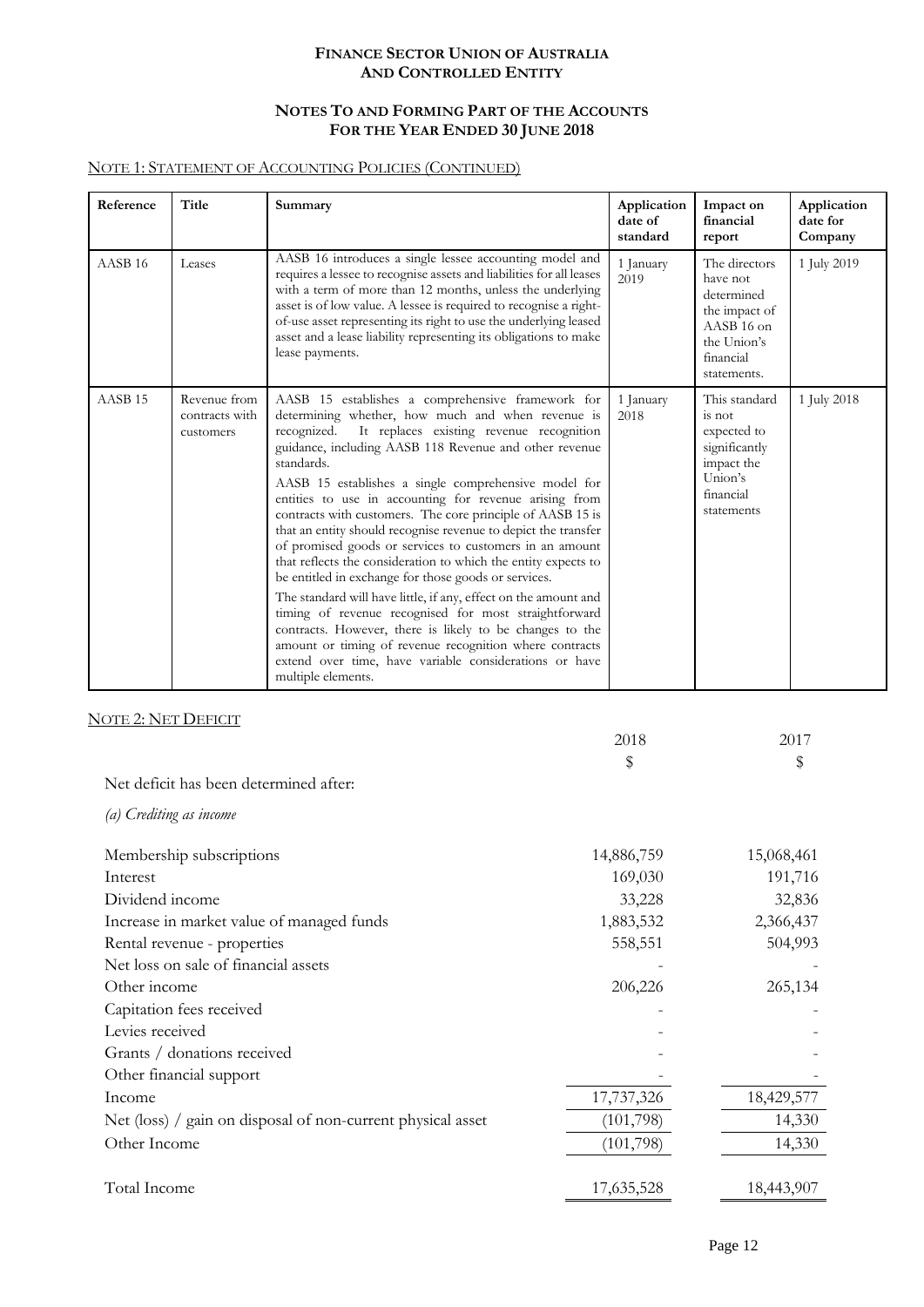## **NOTES TO AND FORMING PART OF THE ACCOUNTS FOR THE YEAR ENDED 30 JUNE 2018**

## NOTE 2: NET DEFICIT (CONTINUED)

|                                            | 2018       | 2017       |
|--------------------------------------------|------------|------------|
|                                            | \$         | \$         |
| (b) Charging as an expense                 |            |            |
| Employee benefits:                         |            |            |
| Employee salaries                          | 9,081,328  | 8,864,660  |
| Employee superannuation contributions      | 1,618,964  | 1,670,221  |
| Employee redundancy & termination payments | 48,662     | 125,352    |
| Employee leave entitlements                | 306,112    | 486,047    |
| Employee other expenses                    | 1,434,744  | 1,421,112  |
| Total employee benefits                    | 12,489,810 | 12,567,392 |
| Officer benefits:                          |            |            |
| Officer salaries                           | 837,075    | 784,541    |
| Officer allowances                         | 51,137     | 52,500     |
| Officer superannuation contributions       | 137,167    | 114,064    |
| Officer redundancy & termination payments  |            |            |
| Officer leave entitlements                 | 34,641     | 37,040     |
| Officer other expenses                     | 144,945    | 169,310    |
| Total officer benefits                     | 1,204,965  | 1,157,455  |
| Building and equipment expenses:           |            |            |
| Office rent                                | 997,808    | 962,359    |
| Cleaning                                   | 86,846     | 107,252    |
| Utilities                                  | 115,598    | 107,132    |
| Building maintenance                       | 37,983     | 43,370     |
| Rates & taxes                              | 136,927    | 130,963    |
| Strata levies                              | 332,661    | 311,107    |
| Other office and building expenses         | 7,897      | 10,523     |
| Total building & equipment expenses        | 1,715,720  | 1,672,706  |
| Industrial & campaign expenses:            |            |            |
| Travel and accommodation                   | 82,991     | 95,649     |
| Campaigns and projects                     |            |            |
| - Donations in excess of \$1,000           |            |            |
| - Donations \$1,000 or less                |            |            |
| - Other campaign and project expenses      | 128,840    | 52,916     |
| Member publications                        | 59,763     | 45,620     |
| Education and training (members)           | 7,106      | 14,480     |
| Legal fees:                                |            |            |
| - Litigation                               | 11,302     | 9,283      |
| - Other legal matters                      | 110,962    | 2,955      |
| Other expenses                             | 26,101     | 18,152     |
| Total industrial & campaign expenses       | 427,065    | 239,055    |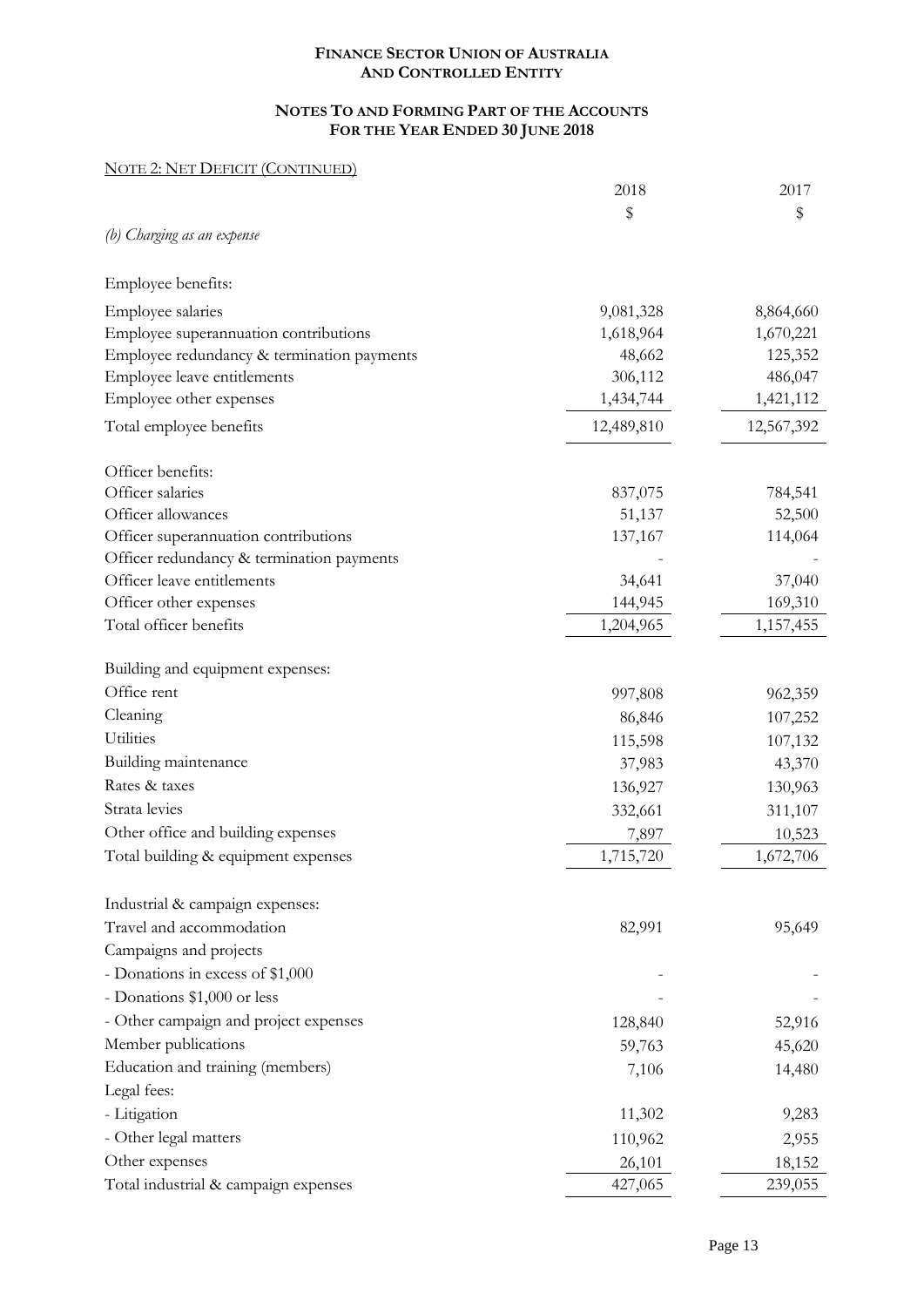## **NOTES TO AND FORMING PART OF THE ACCOUNTS FOR THE YEAR ENDED 30 JUNE 2018**

## NOTE 2: NET DEFICIT (CONTINUED)

|                                              | 2018    | 2017    |
|----------------------------------------------|---------|---------|
|                                              | \$      | \$      |
| Depreciation expenses:                       |         |         |
| Land & Building                              | 342,688 | 346,477 |
| Furniture, Fittings & Equipment              | 63,967  | 137,352 |
| Motor Vehicles                               | 141,181 | 150,099 |
| Total depreciation expenses                  | 547,836 | 633,928 |
| Affiliations & levies:                       |         |         |
| Affiliations:                                |         |         |
| - UNI Global Union                           | 97,458  | 101,226 |
| - Australian Council of Trade Unions         | 200,328 | 208,746 |
| - Unions NSW                                 | 44,586  | 46,778  |
| - Unions ACT                                 | 1,445   | 1,047   |
| - Victorian Trades Hall Council              | 63,792  | 62,377  |
| - Unions Tasmania                            | 3,264   | 3,263   |
| - Queensland Council of Unions               | 33,255  | 28,818  |
| - Northern Territory Trades & Labour Council | 75      | 1,450   |
| - Unions WA                                  | 25,589  | 26,076  |
| - ALP: NSW Branch                            | 57,858  | 59,907  |
| - ALP: VIC Branch                            | 45,100  | 46,448  |
| - ALP: QLD Branch                            | 19,899  | 19,899  |
| - ALP: SA Branch                             | 6,921   | 7,096   |
| - ALP: WA Branch                             | 27,528  | 26,933  |
| -McKell Institute                            | 7,000   |         |
| - Other Affiliations                         | 2,728   | 3,665   |
| Levies:                                      |         |         |
| -Unions NSW<br>May Day levy                  | 1,000   | 1,000   |
| -Unions ACT                                  |         |         |
| Campaign levy                                |         | 542     |
| -Australian Labor Party (QLD)                |         |         |
| <b>State Election Levy</b>                   | 3,618   |         |
| -WA Labour                                   |         |         |
| Campaign Contribution Levy                   |         | 5,250   |
| Total affiliations & levies                  | 641,444 | 650,521 |
|                                              |         |         |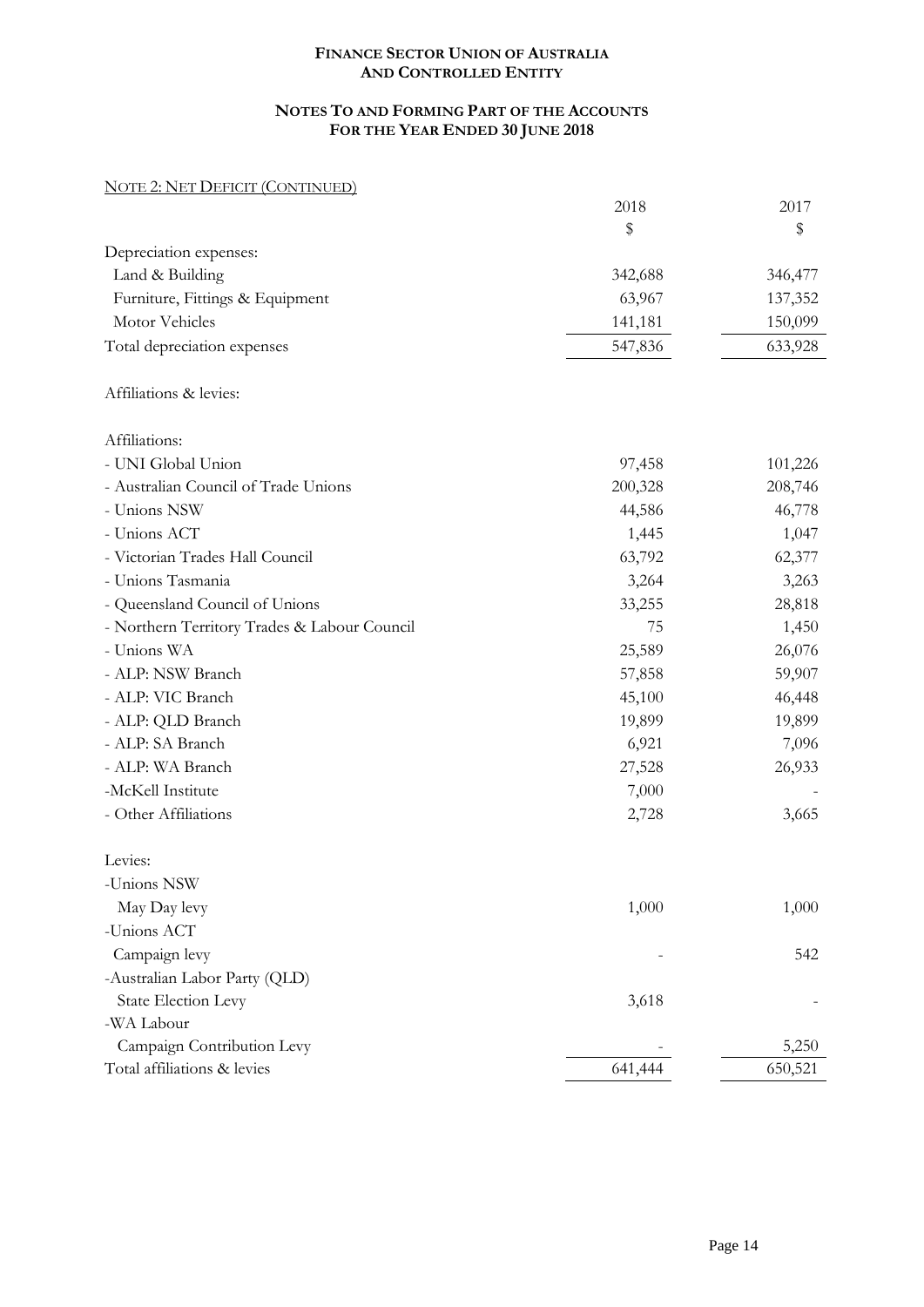## **NOTES TO AND FORMING PART OF THE ACCOUNTS FOR THE YEAR ENDED 30 JUNE 2018**

## NOTE 2: NET DEFICIT (CONTINUED)

|                                                    | 2018       | 2017       |
|----------------------------------------------------|------------|------------|
|                                                    | \$         | \$         |
| Office expenses:                                   |            |            |
| Operating lease rentals                            |            |            |
| Telecommunications                                 | 325,099    | 297,703    |
| Information technology                             | 808,495    | 642,663    |
| Insurance                                          | 116,836    | 135,230    |
| Education & training (staff)                       | 50,000     | 67,558     |
| Other office expenses                              | 318,076    | 348,250    |
| Total office expenses                              | 1,618,506  | 1,491,404  |
| Other expenses:                                    |            |            |
| Meeting and conference expenses                    | 113,282    | 70,347     |
| Auditors remuneration                              |            |            |
| - Auditing the financial statements                | 51,200     | 69,000     |
| - Other services                                   |            |            |
| <b>Accounting Services</b>                         |            |            |
| Legal fees                                         |            |            |
| - Litigation                                       | 33,702     | 16,902     |
| - Other legal matters                              | 48,128     | 18,088     |
| Other professional services                        |            |            |
| Bank charges - revenue collection                  | 80,534     | 82,156     |
| Bank charges - other                               | 16,764     | 15,245     |
| Donations in excess of \$1,000                     | 6,000      |            |
| Donations \$1,000 or less                          | 500        | 906        |
| Purchase of movie tickets for resale               | 35,013     | 114,932    |
| Amelioration fund:                                 |            |            |
| - Mortuary benefits                                | 138,343    | 153,063    |
| - Grants in excess of \$1,000                      | 3,000      |            |
| - Grants \$1,000 or less                           | 1,000      | 806        |
| - Remission of debts                               | 6,317      | 2,470      |
| Other expenses                                     | 55,017     | 55,465     |
| Consideration to employers for payroll deductions  |            |            |
| Capitation fees                                    |            |            |
| Penalties - via RO Act or Fair Work Act 2009       |            |            |
| Other fees or allowances re conferences / meetings |            |            |
| Total other expenses                               | 588,800    | 599,380    |
| <b>Total Expenses</b>                              | 19,234,146 | 19,011,841 |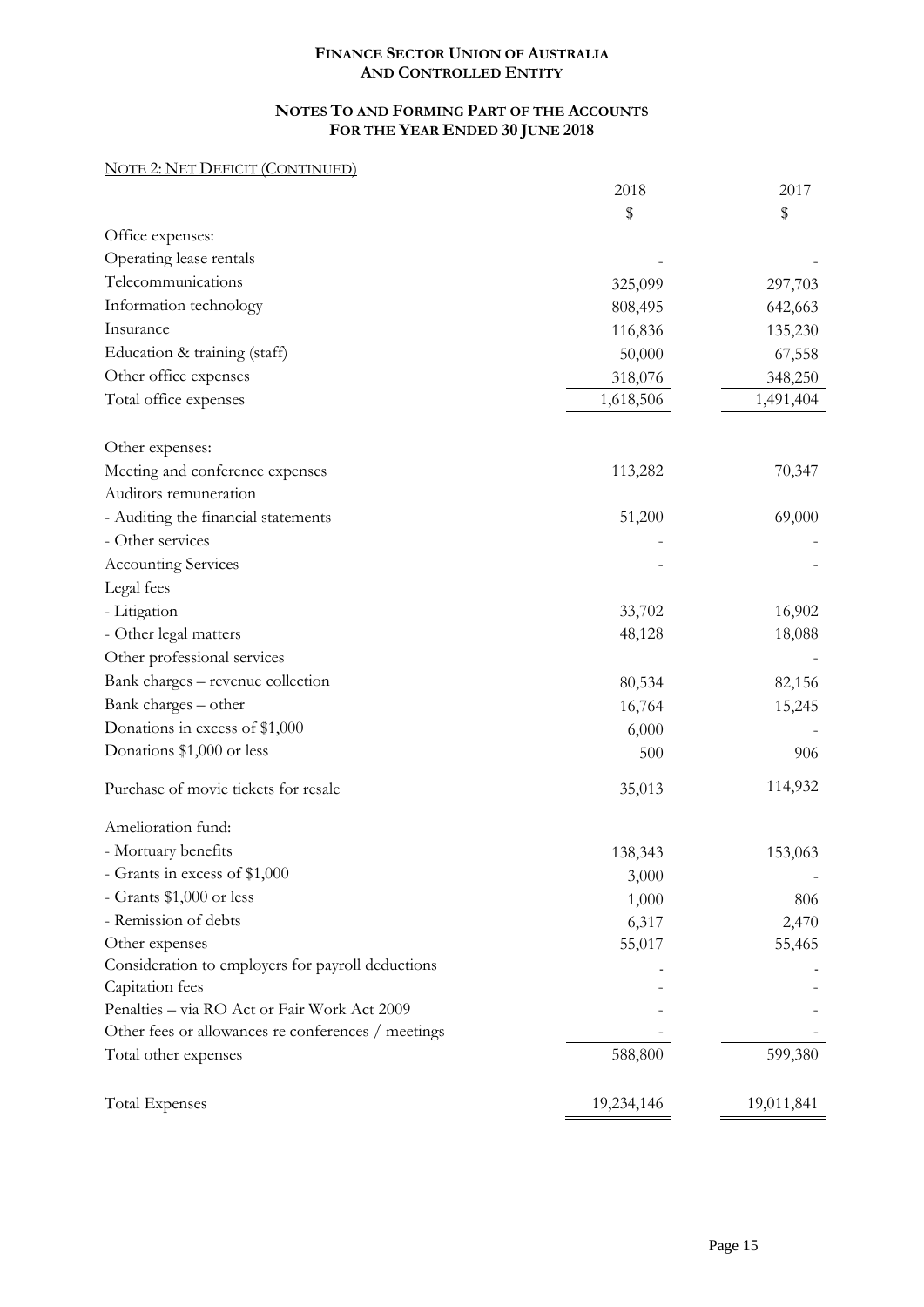## **NOTES TO AND FORMING PART OF THE ACCOUNTS FOR THE YEAR ENDED 30 JUNE 2018**

## NOTE 3: RECEIVABLES

|                                                       | 2018       | 2017       |
|-------------------------------------------------------|------------|------------|
|                                                       | \$         | \$         |
| Current                                               |            |            |
| Subscriptions income accrued                          | 138,229    | 118,062    |
| Sundry debtors                                        | 179,312    | 203,547    |
| Less provision for doubtful debts                     |            |            |
|                                                       | 317,541    | 321,609    |
| Amelioration fund loans to members                    | 121,322    | 146,447    |
| Less provision for doubtful debts                     | (15,000)   | (15,000)   |
|                                                       | 106,322    | 131,447    |
|                                                       | 423,863    | 453,056    |
| Non-Current                                           |            |            |
| Amelioration fund loans to members                    | 40,324     | 50,986     |
|                                                       | 40,324     | 50,986     |
| <b>NOTE 4: FINANCIAL ASSETS</b><br>Current            |            |            |
| Financial assets at fair value through profit or loss |            |            |
| Term deposits                                         | 5,879,827  | 6,247,478  |
|                                                       | 5,879,827  | 6,247,478  |
| Non-Current                                           |            |            |
| Financial assets at fair value through profit or loss |            |            |
| Managed investments                                   | 27,855,806 | 28,972,274 |
| Units in unlisted trusts                              | 35,935     | 35,935     |
| Less provision for diminution                         | (35,906)   | (35,906)   |
|                                                       | 29         | 29         |
|                                                       | 27,855,835 | 28,972,303 |
| Financial assets available for sale                   |            |            |
| Shares in listed companies at market value            | 541,622    | 576,408    |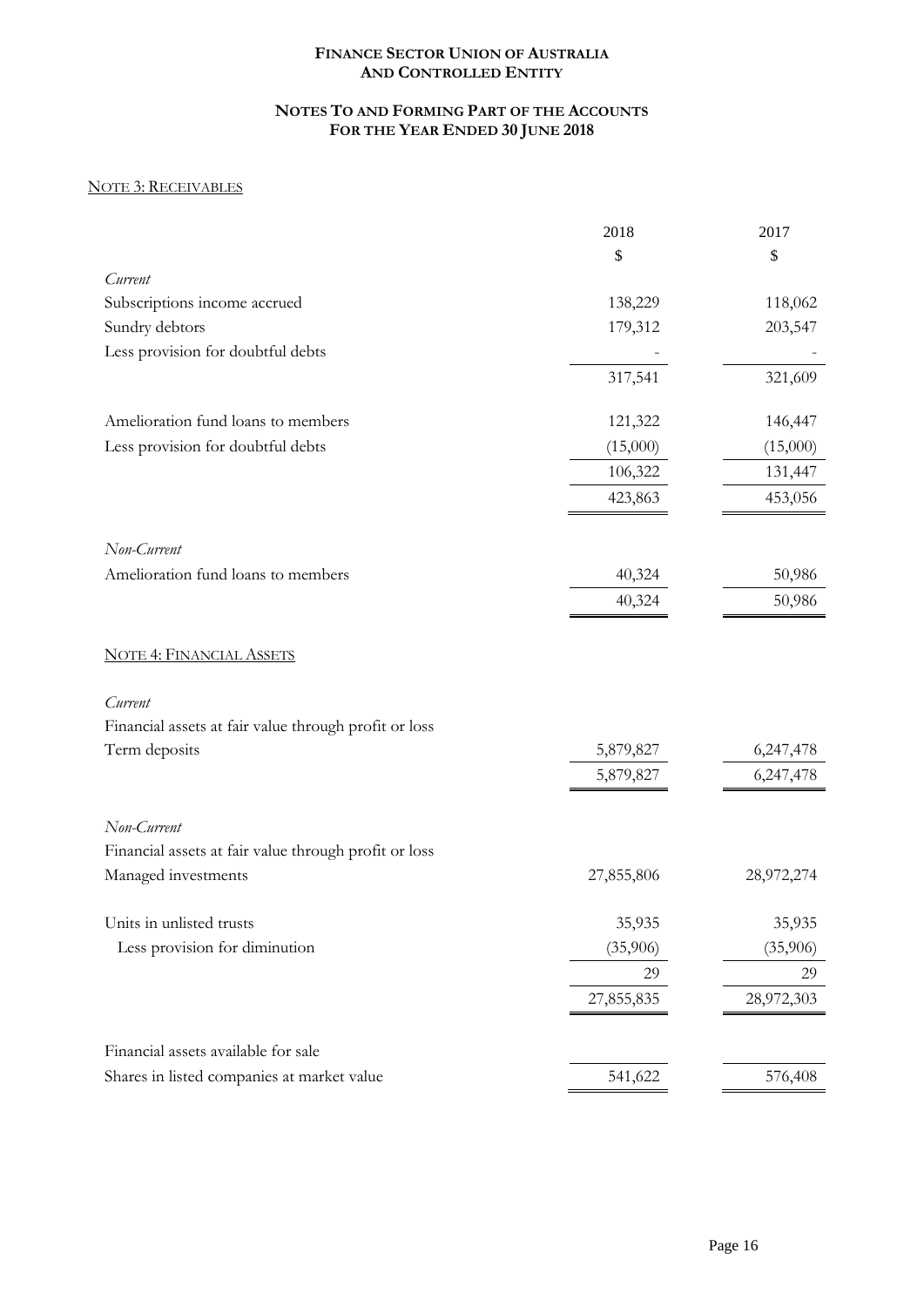## **NOTES TO AND FORMING PART OF THE ACCOUNTS FOR THE YEAR ENDED 30 JUNE 2018**

## NOTE 5: PROPERTY, PLANT & EQUIPMENT

|                                                                                   | 2018         | 2017       |
|-----------------------------------------------------------------------------------|--------------|------------|
|                                                                                   | \$           | \$         |
| Freehold land & buildings                                                         |              |            |
| Fair value                                                                        | 14,710,000   | 14,860,000 |
| Accumulated depreciation                                                          | (542, 750)   | (262,500)  |
| Total freehold land and buildings                                                 | 14, 167, 250 | 14,597,500 |
| Reconciliation of the Opening and Closing Balances of Freehold Land and Buildings |              |            |

| Gross book value 1 July 2017                      | 14,860,000  | 14,995,000  |
|---------------------------------------------------|-------------|-------------|
| Accumulated depreciation                          | (262,500)   | (19, 875)   |
| Net book value 1 July 2017                        | 14,597,500  | 14,975,125  |
| Revaluations                                      | (87, 563)   | (31, 148)   |
| Depreciation expense                              | (342, 687)  | (346, 477)  |
| Net book value 30 June 2018                       | 14,167,250  | 14,597,500  |
| Net book value as of 30 June 2018 represented by: |             |             |
| Gross book value                                  | 14,710,000  | 14,860,000  |
| Accumulated depreciation                          | (542, 750)  | (262,500)   |
| Net book value 30 June 2018                       | 14,167,250  | 14,597,500  |
| Furniture, fittings & equipment                   |             |             |
| At cost                                           | 4,809,364   | 5,029,549   |
| Accumulated depreciation                          | (4,581,316) | (4,783,848) |
| Total furniture, fittings & equipment             | 228,048     | 245,701     |
|                                                   |             |             |

Reconciliation of the Opening and Closing Balances of Furniture, fittings and equipment

| Gross book value 1 July 2017                      | 5,029,549   | 5,030,276     |
|---------------------------------------------------|-------------|---------------|
| Accumulated depreciation                          | (4,783,848) | (4, 647, 224) |
| Net book value 1 July 2017                        | 245,701     | 383,052       |
| Additions                                         | 157,674     |               |
| Depreciation expense                              | (63,967)    | (137, 351)    |
| Disposals                                         | (111, 360)  |               |
| Net book value 30 June 2018                       | 228,048     | 245,701       |
| Net book value as of 30 June 2018 represented by: |             |               |
| Gross book value                                  | 4,809,364   | 5,029,549     |
| Accumulated depreciation                          | (4,581,316) | (4,783,848)   |
| Net book value 30 June 2018                       | 228,048     | 245,701       |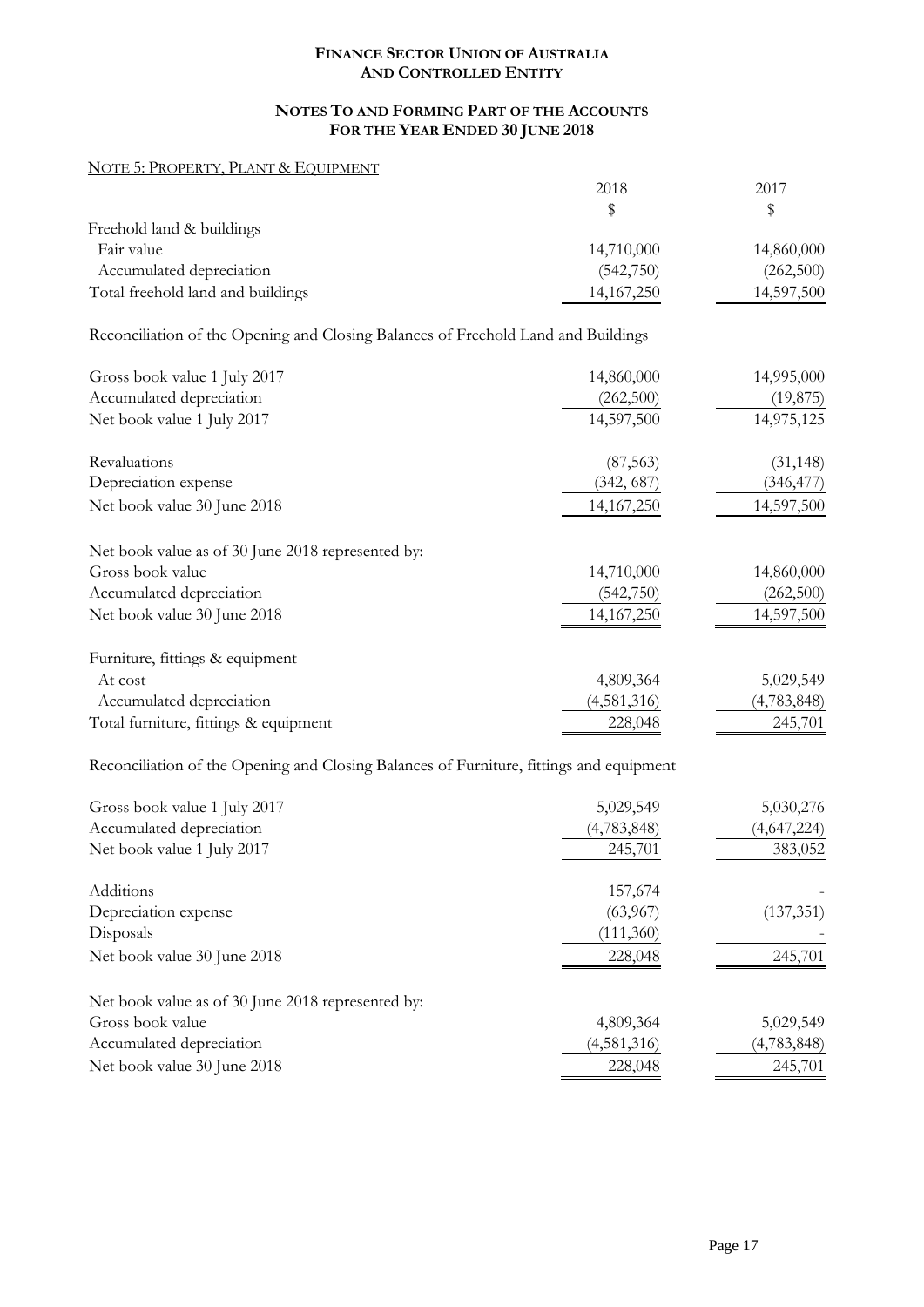## **NOTES TO AND FORMING PART OF THE ACCOUNTS FOR THE YEAR ENDED 30 JUNE 2018**

## NOTE 5: PROPERTY, PLANT & EQUIPMENT (CONTINUED)

|                                                                                   | 2018        | 2017        |
|-----------------------------------------------------------------------------------|-------------|-------------|
|                                                                                   | \$          | \$          |
| Motor Vehicles                                                                    |             |             |
| At cost                                                                           | 933,194     | 970,451     |
| Accumulated depreciation                                                          | (381, 372)  | (354, 844)  |
| Total motor vehicles                                                              | 551,822     | 615,607     |
| Reconciliation of the Opening and Closing Balances of Motor Vehicles              |             |             |
| Gross book value 1 July 2017                                                      | 970,451     | 1,039,805   |
| Accumulated depreciation                                                          | (354, 844)  | (354, 531)  |
| Net book value 1 July 2017                                                        | 615,607     | 685,274     |
| Additions                                                                         | 160,385     | 188,237     |
| Depreciation expense                                                              | (141, 182)  | (150, 100)  |
| Disposals                                                                         | (82,988)    | (107, 804)  |
| Net book value 30 June 2018                                                       | 551,822     | 615,607     |
| Net book value as of 30 June 2018 represented by:                                 |             |             |
| Gross book value                                                                  | 933,194     | 970,451     |
| Accumulated depreciation                                                          | (381, 372)  | (354, 844)  |
| Net book value 30 June 2018                                                       | 551,822     | 615,607     |
| Property, plant & equipment                                                       |             |             |
| Fair value/at cost                                                                | 20,452,558  | 20,860,000  |
| Accumulated depreciation                                                          | (5,505,438) | (5,401,192) |
| Total property, plant and equipment                                               | 14,947,120  | 15,458,808  |
| Reconciliation of the Opening and Closing Balances of Property, Plant & Equipment |             |             |
| Gross book value 1 July 2017                                                      | 20,860,000  | 21,065,081  |
| Accumulated depreciation                                                          | (5,401,192) | (5,021,630) |
| Net book value 1 July 2017                                                        | 15,458,808  | 16,043,451  |
| Additions                                                                         | 318,059     | 188,237     |
| Revaluations                                                                      | (87, 563)   | (31, 148)   |
| Depreciation expense                                                              | (547, 836)  | (633, 928)  |
| Disposals                                                                         | (194, 348)  | (107, 804)  |
| Net book value 30 June 2018                                                       | 14,947,120  | 15,458,808  |
| Net book value as of 30 June 2018 represented by:                                 |             |             |
| Gross book value                                                                  | 20,452,558  | 20,860,000  |
| Accumulated depreciation                                                          | (5,505,438) | (5,401,192) |
| Net book value 30 June 2018                                                       | 14,947,120  | 15,458,808  |

The revaluations of freehold land and buildings as at 30 June 2016 for NSW and as at 30 June 2017 for WA were based on the assessment of their market value as at that date.

Further, during the year ended 30 June 2018, management has sought an independent valuation of 1 property by Herron Todd White, an accredited independent valuer, and a revaluation decrement aggregating \$62,437 has been recorded in the financial statements.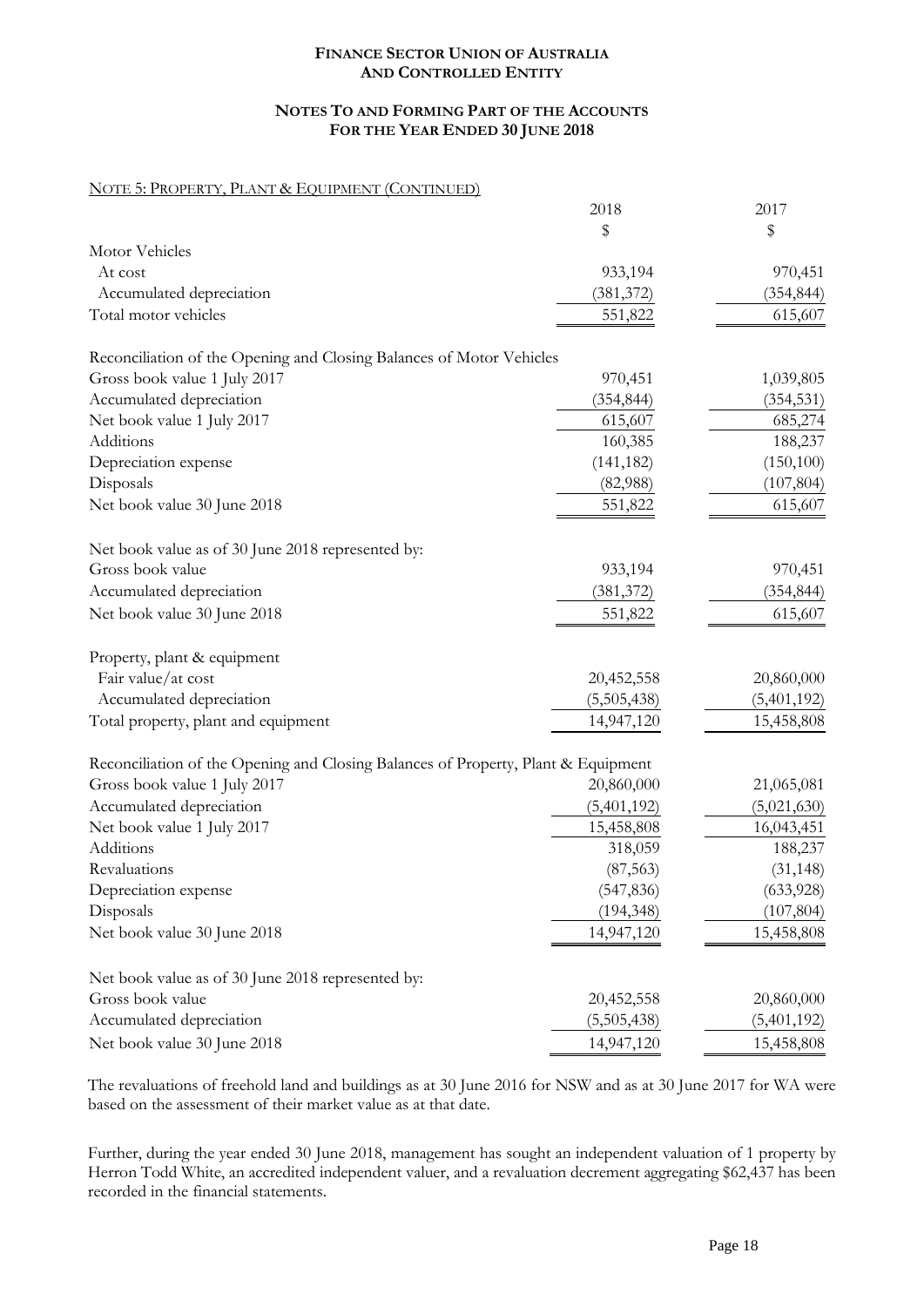## **NOTES TO AND FORMING PART OF THE ACCOUNTS FOR THE YEAR ENDED 30 JUNE 2018**

| NOTE 6: TRADE AND OTHER PAYABLES                        | 2018      | 2017      |
|---------------------------------------------------------|-----------|-----------|
|                                                         | \$        | \$        |
| Trade creditors and accruals                            | 151,068   | 87,268    |
| <b>Employee Benefits</b>                                | 329,298   | 318,843   |
| Payables to employers as consideration for facilitating |           |           |
| payroll deductions                                      |           |           |
| Legal Costs:                                            |           |           |
| -Litigation                                             | 582       | 933       |
| -Other legal matters                                    | 72,234    | 2,420     |
| Membership fees collected in advance                    | 225,404   | 247,036   |
| OLI bonuses payable                                     | 235,025   | 235,025   |
| GST payable                                             | 306,295   | 331,350   |
| Other                                                   | 64,992    | 96,903    |
|                                                         | 1,384,898 | 1,319,778 |

## NOTE 7: KEY MANAGEMENT PERSONNEL

Key Management Personnel, for the reporting period

- J. Angrisano (National Secretary)
- N. Rees (Assistant National Secretary)
- D. Martin (Local Executive Secretary VIC/TAS)
- R. Reilly (Local Executive Secretary NSW/ACT)
- W. Streets (Local Executive Secretary QLD)
- J. Hall (Local Executive Secretary SA/NT)
- D. Marshall (Local Executive Secretary WA)
- H. Sapin (Manager Finance & Administration)
- L. Cheong (Acting IT Manager)

## Key management personnel remuneration

| Key management personnel remuneration           | 2018      | 2017      |
|-------------------------------------------------|-----------|-----------|
| Short term employee benefits                    | \$        | \$        |
| Salary                                          | 1,056,371 | 1,055,981 |
| Other short term benefits                       | 90,580    | 89,042    |
| Annual leave accrued as at 30 June 2018         | 218,526   | 212,256   |
| Post-employment benefits                        |           |           |
| - Superannuation contributions                  | 204,993   | 186,867   |
| Other long term benefits                        |           |           |
| - Long service leave accrued as at 30 June 2018 | 503,324   | 470,612   |
| Termination benefits                            |           |           |
| Total                                           | 2,073,794 | 2,014,758 |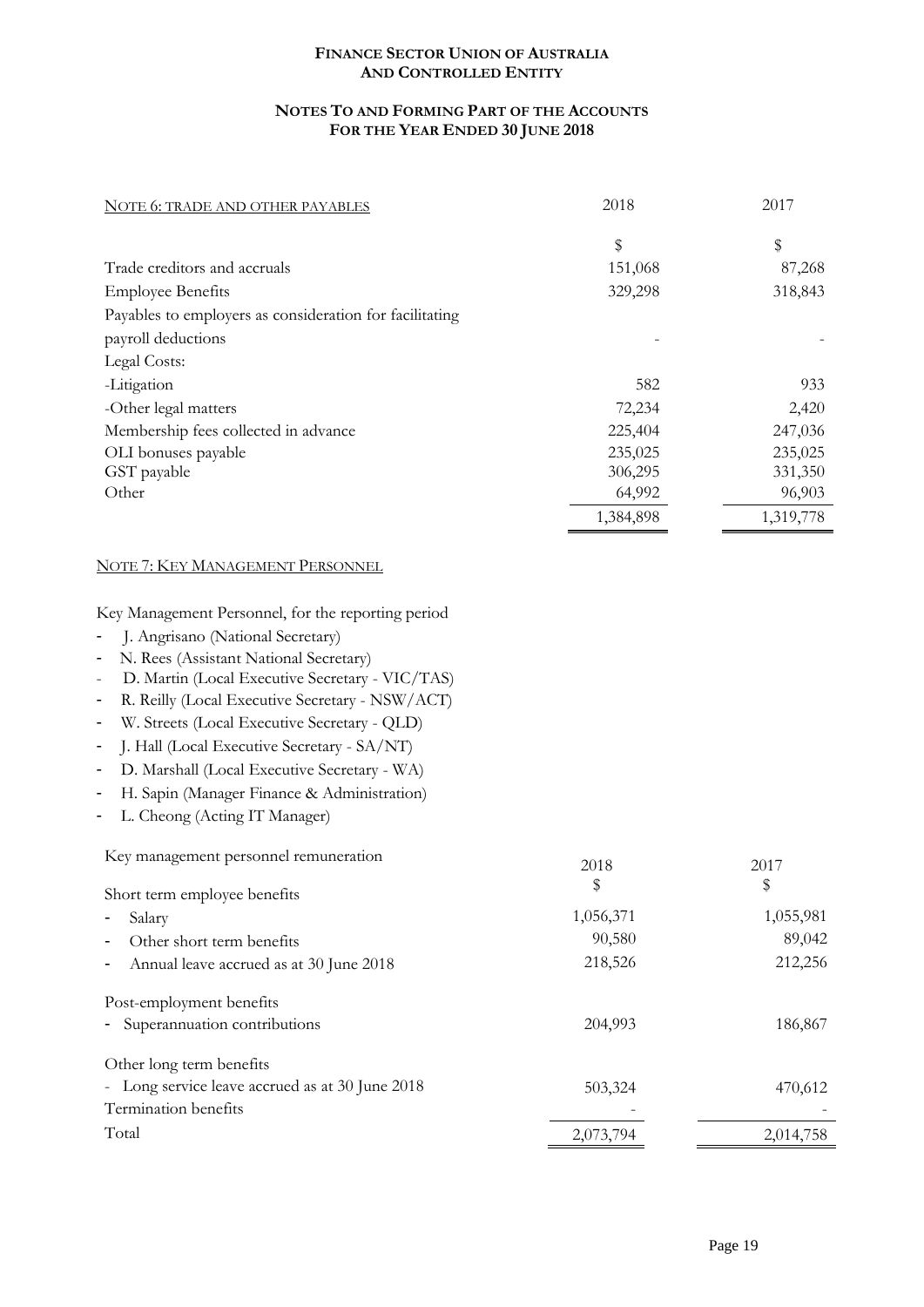## **NOTES TO AND FORMING PART OF THE ACCOUNTS FOR THE YEAR ENDED 30 JUNE 2018**

#### NOTE 8: PARENT INFORMATION

#### STATEMENT OF FINANCIAL POSITION

The following information has been extracted from the books and records of the parent and has been prepared in accordance with accounting standards.

|                                          | 2018<br>\$ | 2017<br>\$ |
|------------------------------------------|------------|------------|
| Total accumulated funds                  | 35,092,779 | 36,726,183 |
| represented by:                          |            |            |
| Current assets                           |            |            |
| Cash and equivalents                     | 1,083,976  | 595,122    |
| Financial assets, through profit or loss | 5,879,827  | 6,247,478  |
| Trade and other receivables              | 374,653    | 380,405    |
| Other current assets                     | 218,985    | 358,901    |
| Total current assets                     | 7,557,441  | 7,581,906  |
| Non current assets                       |            |            |
| Trade and other receivables              | 20,540,324 | 20,550,986 |
| Financial assets, through profit or loss | 27,855,835 | 28,972,303 |
| Available for sale financial assets      | 541,622    | 576,408    |
| Property, plant & equipment              | 773,145    | 858,309    |
| Total non current assets                 | 49,710,926 | 50,958,006 |
| Total assets                             | 57,268,367 | 58,539,912 |
| Current liabilities                      |            |            |
| Trade and other payables                 | 18,829,475 | 18,381,020 |
| Provision - employee entitlements        | 2,500,147  | 2,511,404  |
| Total current liabilities                | 21,329,622 | 20,892,424 |
| Non current liabilities                  |            |            |
| Provision - employee entitlements        | 845,966    | 921,305    |
| Total non current liabilities            | 845,966    | 921,305    |
| Total liabilities                        | 22,175,588 | 21,813,729 |
| Net assets                               | 35,092,779 | 36,726,183 |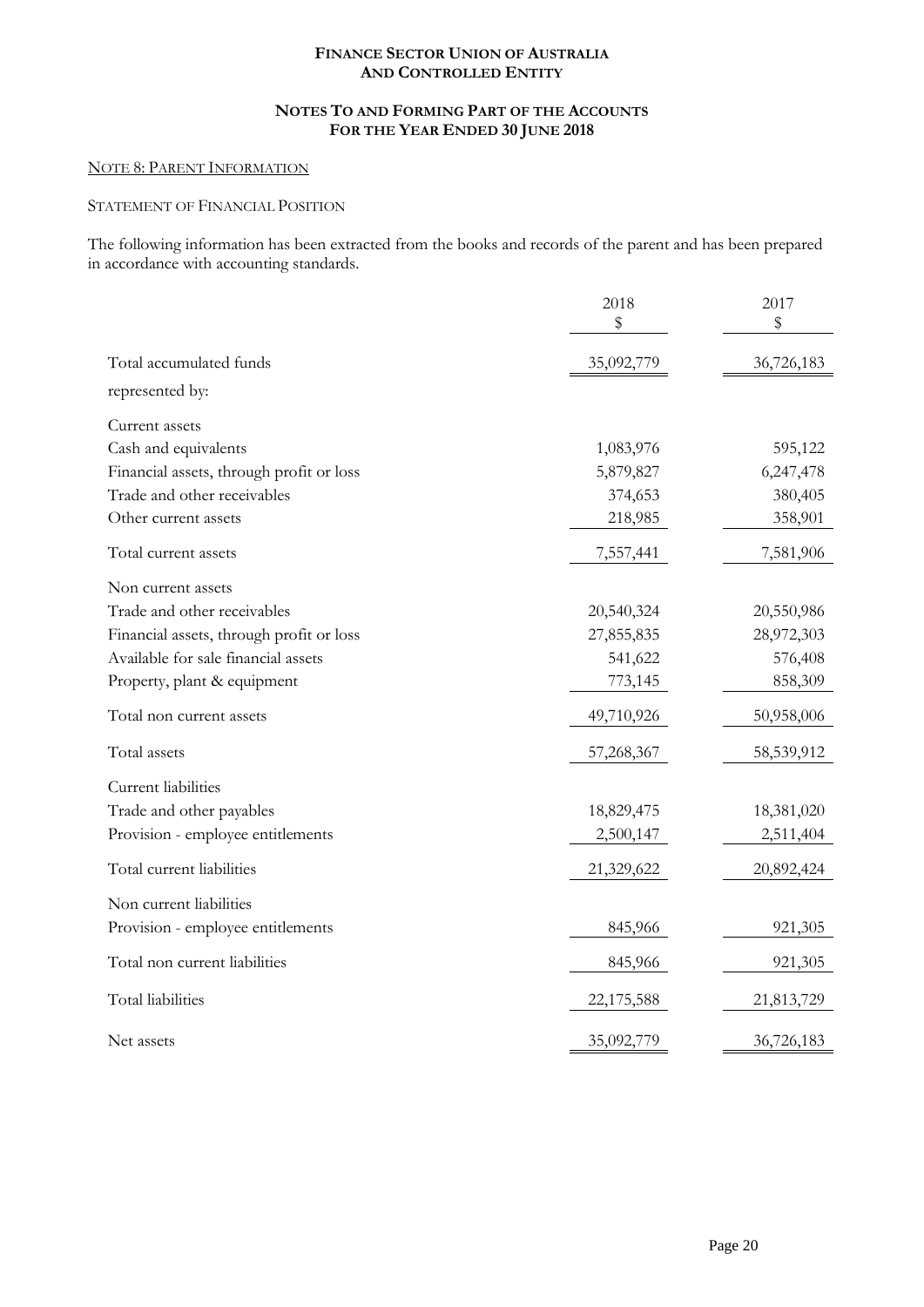### **NOTES TO AND FORMING PART OF THE ACCOUNTS FOR THE YEAR ENDED 30 JUNE 2018**

#### NOTE 8: PARENT INFORMATION (CONTINUED)

#### STATEMENT OF COMPREHENSIVE INCOME

The following information has been extracted from the books and records of the parent and has been prepared in accordance with accounting standards.

|                                                           | 2018<br>\$    | 2017<br>\$    |
|-----------------------------------------------------------|---------------|---------------|
| Net deficit                                               | (2, 145, 407) | (1, 173, 082) |
| Other income                                              |               |               |
| Net gain/(loss) on disposal of non-current physical asset | (101, 798)    | 14,330        |
| Net Deficit for the year                                  | (2,247,205)   | (1, 158, 752) |
| Other comprehensive income                                |               |               |
| Gain/(Loss) on shares held for long term investment       | (34, 786)     | 60,055        |
| Total Comprehensive Deficit                               | (2,281,991)   | (1,098,697)   |

## CONTINGENT LIABILITIES

At 30 June 2018, the Finance Sector Union of Australia had a contingent liability for \$256,362 (2017 - \$256,362) relating to a guarantee provided to the National Australia Bank on behalf of its subsidiary, in relation to a property lease contract entered into by its subsidiary. At the end of the reporting period the subsidiary, FSU Property Pty Ltd, is in a satisfactory financial position and is not likely to default on lease rental payment obligations.

#### NOTE 9: CONTROLLED ENTITIES

Subsidiary of Finance Sector Union of Australia:

FSU Property Pty. Ltd. as trustee for the FSU Property Trust.

|                                         | 2018      | 2017      |
|-----------------------------------------|-----------|-----------|
| Country of incorporation                | Australia | Australia |
| Percentage owned                        | $100\%$   | $100\%$   |
| Investment at cost                      | \$2       |           |
| Contribution to group operating surplus | \$648,587 | \$590,818 |

Rent of \$1,377,798 (2017 - \$1,344,982) was invoiced by the Property Trust to the FSUA during the year at commercial rates.

The FSU Property Trust made a trust distribution to FSUA, its sole beneficiary, of \$648,587 (2017 - \$590,818) at the end of the year.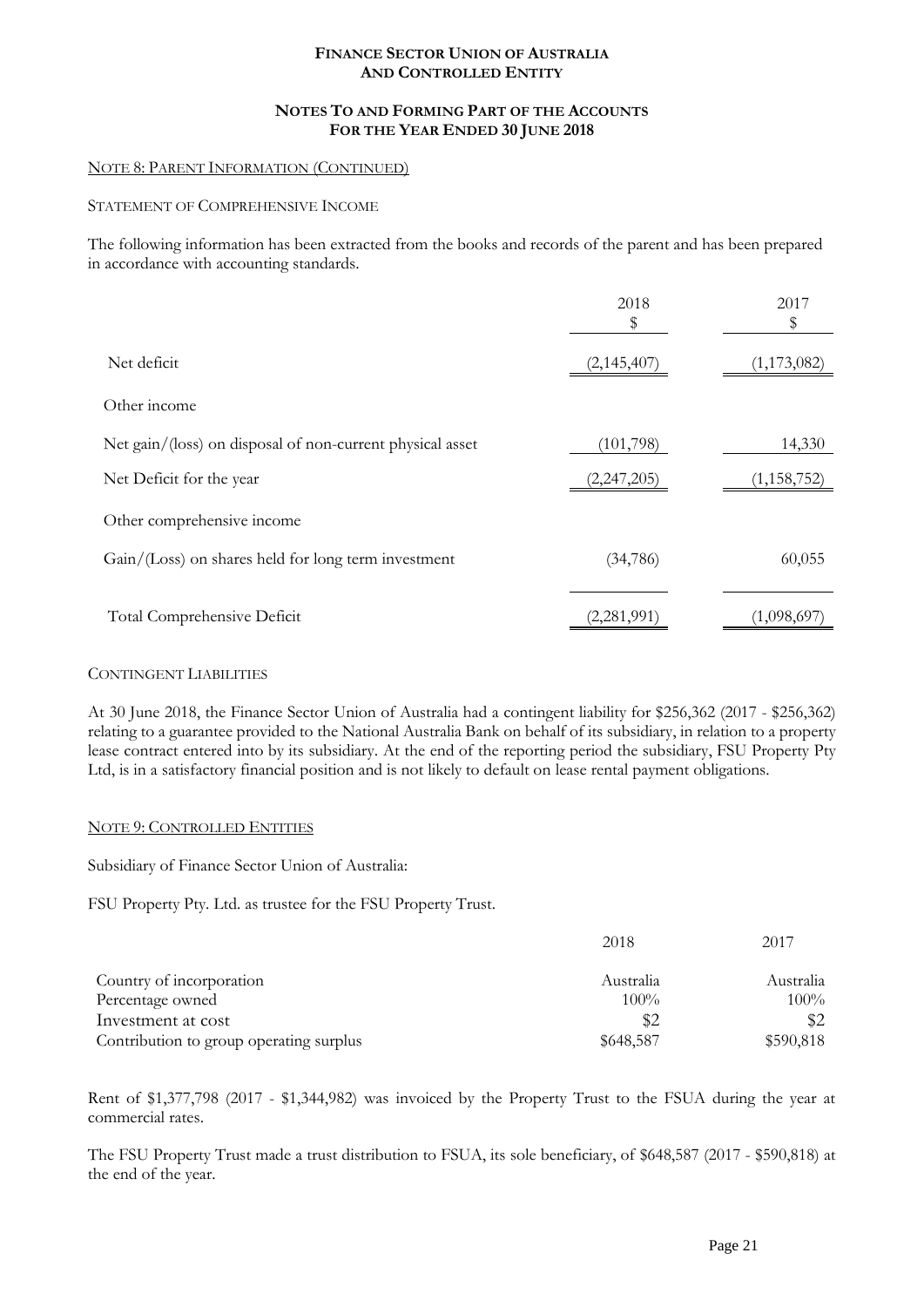#### **NOTES TO AND FORMING PART OF THE ACCOUNTS FOR THE YEAR ENDED 30 JUNE 2018**

#### NOTE 10: PROVISION – EMPLOYEE ENTITLEMENTS

|                              | 2018      | 2017      |
|------------------------------|-----------|-----------|
|                              | \$        | \$        |
| Current                      |           |           |
| Office holders:              |           |           |
| Annual leave                 | 118,014   | 108,687   |
| Long service leave           | 272,980   | 221,505   |
| Separation and redundancies  |           |           |
| Other office holder benefits |           |           |
|                              | 390,994   | 330,192   |
| Employees:                   |           |           |
| Annual leave                 | 902,185   | 890,612   |
| Long service leave           | 1,206,968 | 1,290,600 |
| Separation and redundancies  |           |           |
| Other office holder benefits |           |           |
|                              | 2,109,153 | 2,181,212 |
|                              | 2,500,147 | 2,511,404 |
|                              |           |           |
| Non-Current                  |           |           |
| Office holders:              |           |           |
| Annual leave                 |           |           |
| Long service leave           | 44,782    | 76,938    |
| Separation and redundancies  |           |           |
| Other office holder benefits |           |           |
|                              | 44,782    | 76,938    |
| Employees:                   |           |           |
| Annual leave                 |           |           |
| Long service leave           | 801,184   | 844,367   |
| Separation and redundancies  |           |           |
| Other office holder benefits |           |           |
|                              | 801,184   | 844,367   |
|                              |           |           |
|                              | 845,966   | 921,305   |

#### NOTE 11: RELATED PARTY TRANSACTIONS

There were no related party transactions with any members of National Executive during the year, except for honorarium payments to members of the National Executive totalling \$51,137 (2017 - \$52,500).

#### *Receivable from and payable to related parties*

There were no trade receivables from or trade payables to related parties at the current and previous reporting date.

#### *Loans to/from related parties*

There were no loans to or from related parties at the current and previous reporting date.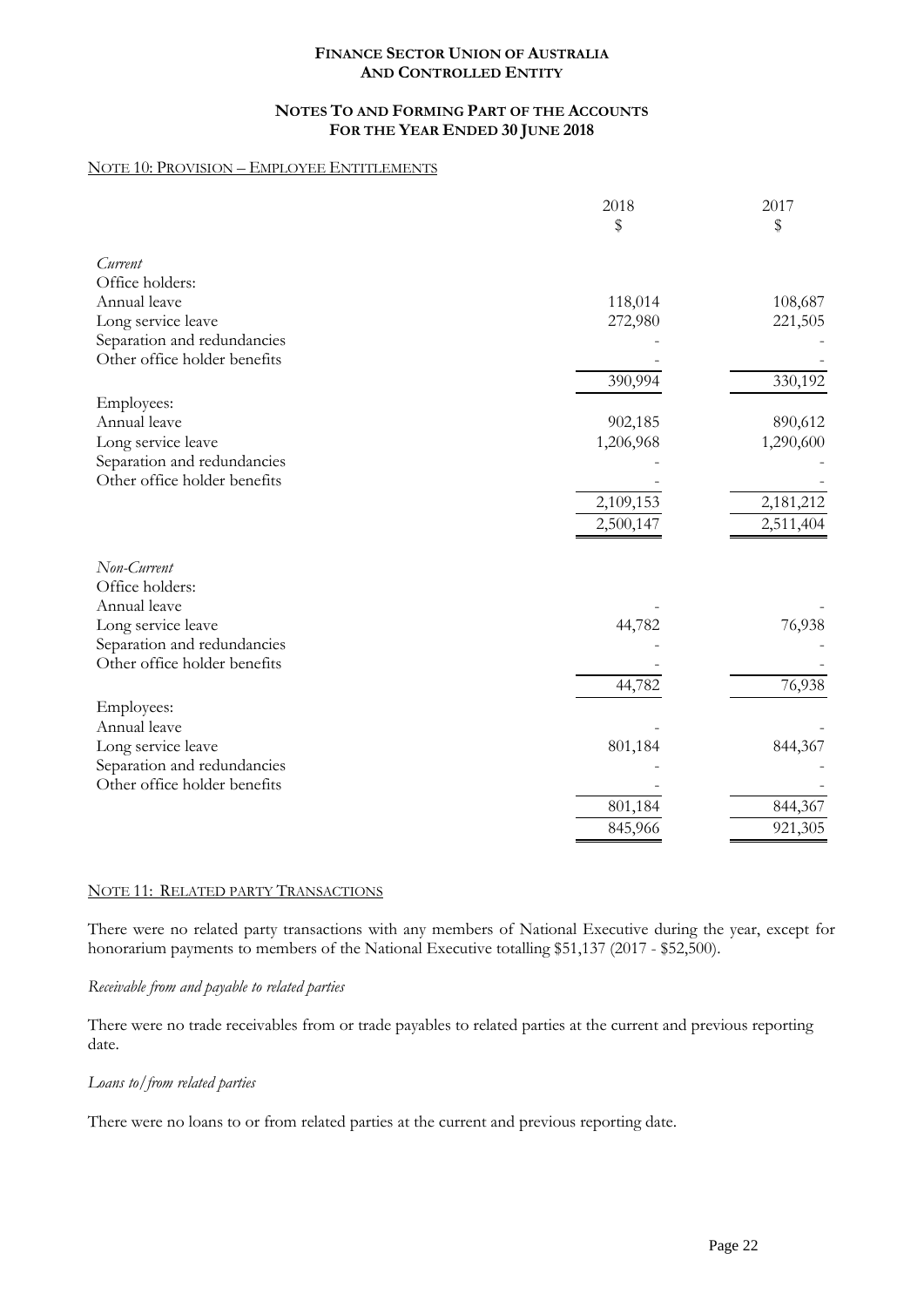## **NOTES TO AND FORMING PART OF THE ACCOUNTS FOR THE YEAR ENDED 30 JUNE 2018**

#### NOTE 12: OPERATING LEASE COMMITMENT

As at 30 June 2018 the Finance Sector Union of Australia has a commitment to six operating leases, with the following lessors:-

Ricoh Australia Pty Ltd-Lease of Photocopy machine-remaining term 1-5 years AGK Properties Pty Ltd-FSU Office Queen Street, Melbourne-remaining term 1-5 years Tzortz Pty Ltd-FSU Office Cordelia Street, South Brisbane-remaining term 1-5 years Automotive, Food, Metals, Engineering, Printing and Kindred Industries Unions -FSU Office Greenhill Road, Dulwich-remaining term 1-5 years

Future lease commitments are as follows:

|                                                                                                                                                                                                                                                                          | 2018<br>\$                                            | 2017<br>\$                                                    |
|--------------------------------------------------------------------------------------------------------------------------------------------------------------------------------------------------------------------------------------------------------------------------|-------------------------------------------------------|---------------------------------------------------------------|
| $0 - 1$ year<br>$1 - 5$ years                                                                                                                                                                                                                                            | 993,778<br>3,691,821                                  | 514,793                                                       |
| <u>NOTE 13: CASH FLOW</u>                                                                                                                                                                                                                                                | 2018<br>\$                                            | 2017<br>\$                                                    |
| CASH FLOW RECONCILIATION                                                                                                                                                                                                                                                 |                                                       |                                                               |
| (a) Reconciliation of cash and cash equivalents                                                                                                                                                                                                                          |                                                       |                                                               |
| Cash at the end of the financial year as shown in the Statement of<br>Cash Flows is reconciled to the related items in the statement of<br>financial position as follows:                                                                                                |                                                       |                                                               |
| Cash on hand<br>Cash at bank                                                                                                                                                                                                                                             | 2,135<br>1,125,426<br>1,127,561                       | 2,385<br>647,704<br>650,089                                   |
| (b) Reconciliation of (deficit) / surplus to net cash from operating<br>activities:                                                                                                                                                                                      |                                                       |                                                               |
| Deficit for the year                                                                                                                                                                                                                                                     | (1,598,618)                                           | (567, 934)                                                    |
| Adjustments for non-cash items<br>Depreciation & amortisation<br>Increase in market value of non-<br>current investments                                                                                                                                                 | 547,836<br>(1,883,532)                                | 633,928<br>(2,366,437)                                        |
| (Profit)/loss on sale of assets                                                                                                                                                                                                                                          | 101,798                                               | (14, 330)                                                     |
| Changes in assets & liabilities<br>Increase/(decrease) in accounts payable<br>Increase/(decrease) in provision for employee entitlements<br>(Increase)/decrease in subscriptions receivable<br>(Increase)/decrease sundry receivables<br>(Increase)/decrease prepayments | 65,120<br>(86, 596)<br>(20, 167)<br>24,235<br>149,467 | (603, 529)<br>(132, 631)<br>(2,951)<br>(33, 912)<br>(43, 494) |
| Cash Flow used in operating activities                                                                                                                                                                                                                                   | (2,700,457)                                           | (3, 131, 290)                                                 |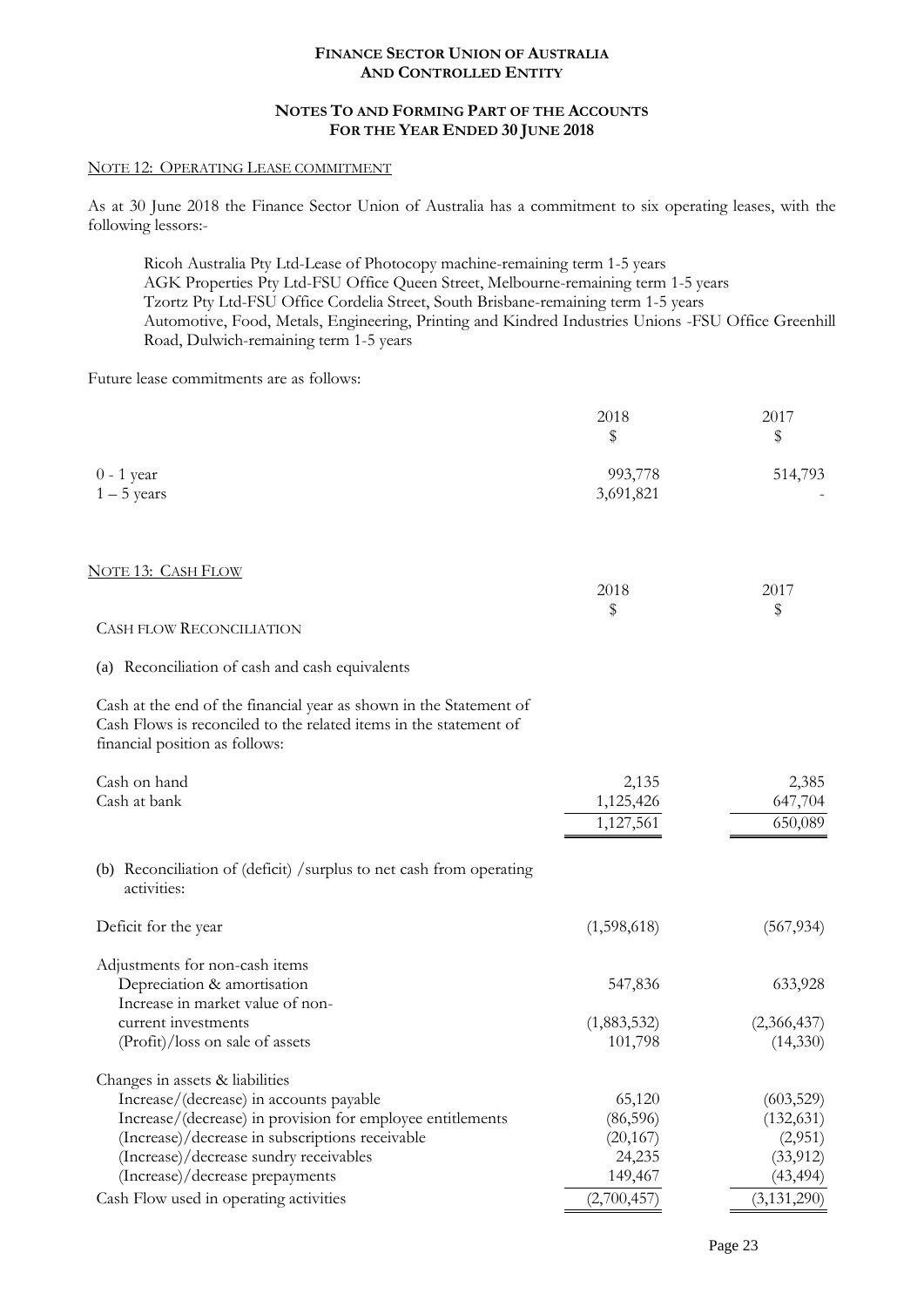## **NOTES TO AND FORMING PART OF THE ACCOUNTS FOR THE YEAR ENDED 30 JUNE 2018**

#### NOTE 13: CASH FLOW (CONTINUED)

|                              | 2018    | 2017    |  |
|------------------------------|---------|---------|--|
|                              | \$      | \$      |  |
| <b>CASH FLOW INFORMATION</b> |         |         |  |
| Cash inflows                 |         |         |  |
| FSU Property Trust Pty Ltd   | 915,373 | 953,539 |  |
| Total cash inflows           | 915,373 | 953,539 |  |
| Cash outflows                |         |         |  |
| FSU Property Trust Pty Ltd   | 926,754 | 933,053 |  |
| Total cash outflows          | 926,754 | 933,053 |  |
|                              |         |         |  |

#### NOTE 14: FINANCIAL INSTRUMENTS

The Union's financial instruments consist mainly of deposits with banks, investment funds managed on behalf of the Union in a range of investment trusts, shares available for sale and accounts receivable and payable.

Funds on deposit with banks are monitored on a daily basis, and are utilised and invested in a manner which ensures that the Union has adequate funding for day-to-day operations. Managed funds are mostly managed by Jana Investment Advisers Pty Ltd (JANA). Funds are placed in various investment trusts, collectively known as the JANA Investment Trusts, within the JANA Implemented Consulting Investment Platform. MLC Investments Limited is the responsible entity and trustee of the Trusts and is ultimately responsible for all aspects of operating the Trusts. The funds are invested in Australian Equities, International Equities (Hedged and Unhedged), Property, Low Correlation Strategy, Fixed Interest and Cash products. Henderson Global Investors managed our Cash Management Trusts.

|                             |          |           |            |         | <b>Fixed Interest Rate Maturing</b> |
|-----------------------------|----------|-----------|------------|---------|-------------------------------------|
|                             | Weighted |           |            |         |                                     |
|                             | Average  | Floating  | Non        |         |                                     |
|                             | Interest | Interest  | Interest   | Within  | Within                              |
| 2018                        | Rate     | Rate      | Bearing    | 1 Year  | 1 to 5 Years                        |
| Financial assets            |          |           |            |         |                                     |
| Cash on hand                | N/A      |           | 2,135      |         |                                     |
| Cash at bank and bank term  |          |           |            |         |                                     |
| deposits                    | $2.40\%$ | 7,005,253 |            |         |                                     |
| Managed investments         | N/A      |           | 27,855,806 |         |                                     |
| Available for sale assets   | N/A      |           | 541,622    |         |                                     |
| Unlisted shares and units   | N/A      |           | 29         |         |                                     |
| Receivables – other         | N/A      |           | 317,541    |         |                                     |
| Receivables - UCF           | $5.00\%$ |           |            | 106,322 | 40,324                              |
| Total financial assets      |          | 7,005,253 | 28,717,133 | 106,322 | 40,324                              |
| Financial liabilities       |          |           |            |         |                                     |
| Accounts payable            | N/A      |           | 1,384,898  |         |                                     |
| Total financial liabilities |          |           | 1,384,898  |         |                                     |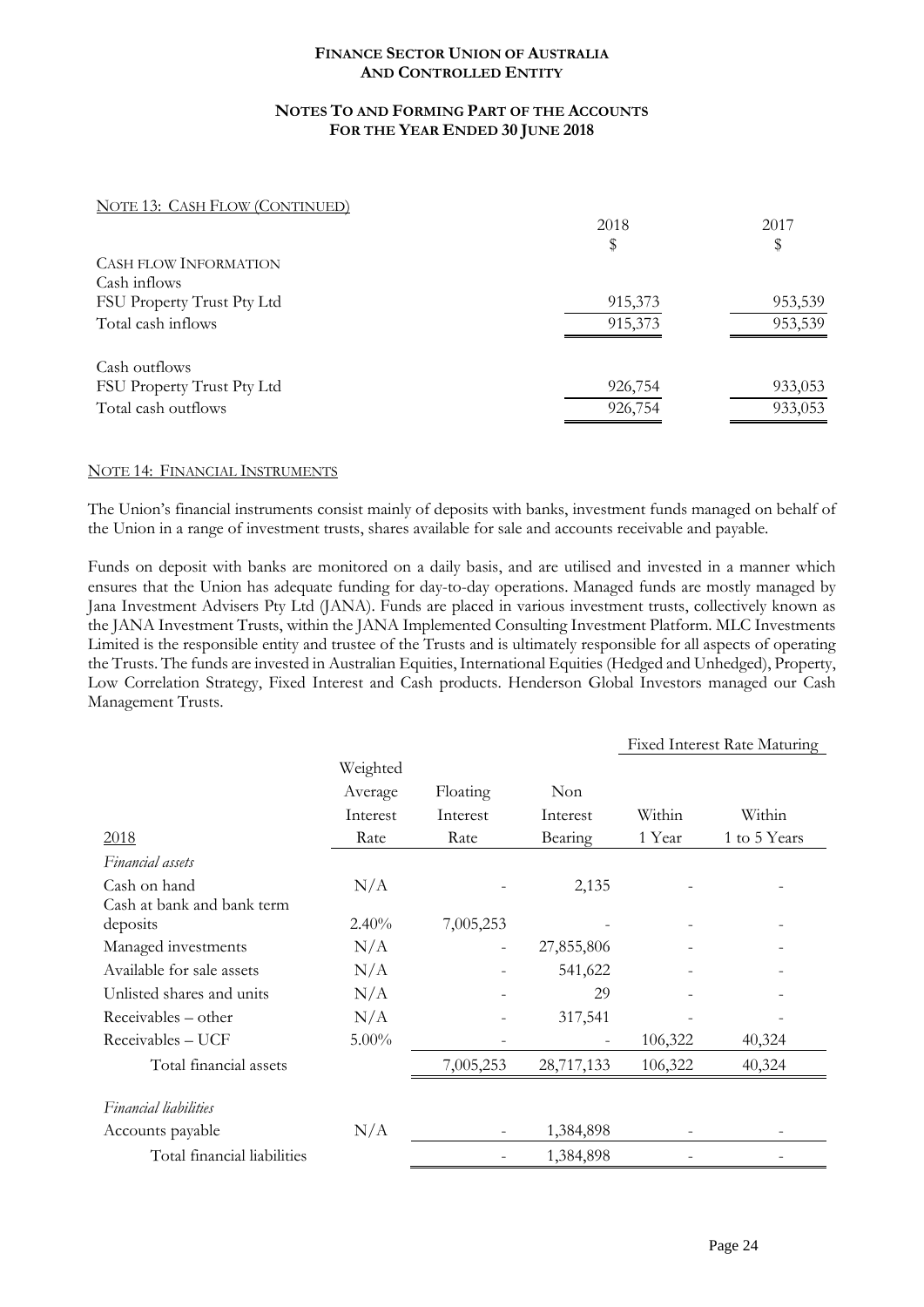## **NOTES TO AND FORMING PART OF THE ACCOUNTS FOR THE YEAR ENDED 30 JUNE 2018**

#### NOTE 14: FINANCIAL INSTRUMENTS (CONTINUED)

|                             |          |                          |            |         | <b>Fixed Interest Rate Maturing</b> |
|-----------------------------|----------|--------------------------|------------|---------|-------------------------------------|
|                             | Weighted |                          |            |         |                                     |
|                             | Average  | Floating                 | Non        |         |                                     |
|                             | Interest | Interest                 | Interest   | Within  | Within                              |
| <u>2017</u>                 | Rate     | Rate                     | Bearing    | 1 Year  | 1 to 5 Years                        |
| Financial assets            |          |                          |            |         |                                     |
| Cash on hand                | N/A      |                          | 2,385      |         |                                     |
| Cash at bank and bank term  |          |                          |            |         |                                     |
| deposits                    | 2.63%    | 6,895,183                |            |         |                                     |
| Managed investments         | N/A      |                          | 28,972,274 |         |                                     |
| Available for sale assets   | N/A      |                          | 576,408    |         |                                     |
| Unlisted shares and units   | N/A      | -                        | 29         |         |                                     |
| Receivables - other         | N/A      |                          | 321,609    |         |                                     |
| Receivables - UCF           | $5.00\%$ | $\overline{\phantom{0}}$ |            | 131,447 | 50,986                              |
| Total financial assets      |          | 6,895,183                | 29,872,705 | 131,447 | 50,986                              |
| Financial liabilities       |          |                          |            |         |                                     |
| Accounts payable            | N/A      |                          | 1,319,778  |         |                                     |
| Total financial liabilities |          |                          | 1,319,778  |         |                                     |

#### *Fair value of financial instruments*

Unless otherwise stated, the carrying amounts of financial instruments reflect their fair value.

## (a) Credit Risk

The maximum exposure to credit risk, excluding the value of any collateral or other security, at balance date to recognised financial assets is the carrying amount of those assets, net of any provisions for doubtful debts, as disclosed in the balance sheet and notes to and forming part of the financial statements.

Tenants of Union properties are required to pay their rental on a monthly basis in advance, by direct credit to the FSU Property Trust bank account

Loans made to members through the Amelioration Fund of the Union are unsecured, but loans are required to be repaid within 4 years by fortnightly direct debit and are subject to a maximum amount of \$3,000.

The economic entity does not have any material credit risk exposure to any single debtor or group of debtors under financial instruments entered into by the economic entity.

#### **Credit quality of trade and other receivables not past due or individually determined as impaired**

|                                    | Not Past Due | Past due or | Not Past Due | Past due or |
|------------------------------------|--------------|-------------|--------------|-------------|
|                                    | Nor Impaired | impaired    | Nor Impaired | impaired    |
|                                    | 2018         | 2018        | 2017         | 2017        |
|                                    |              | S           |              |             |
| Subscriptions income accrued       | 138,229      |             | 118,062      |             |
| Sundry debtors                     | 177,991      | 1,321       | 184,177      | 19,370      |
| Amelioration fund loans to members | 146,646      | 15,000      | 182,433      | 15,000      |
| Total                              | 462,866      | 16,321      | 484,672      | 34,370      |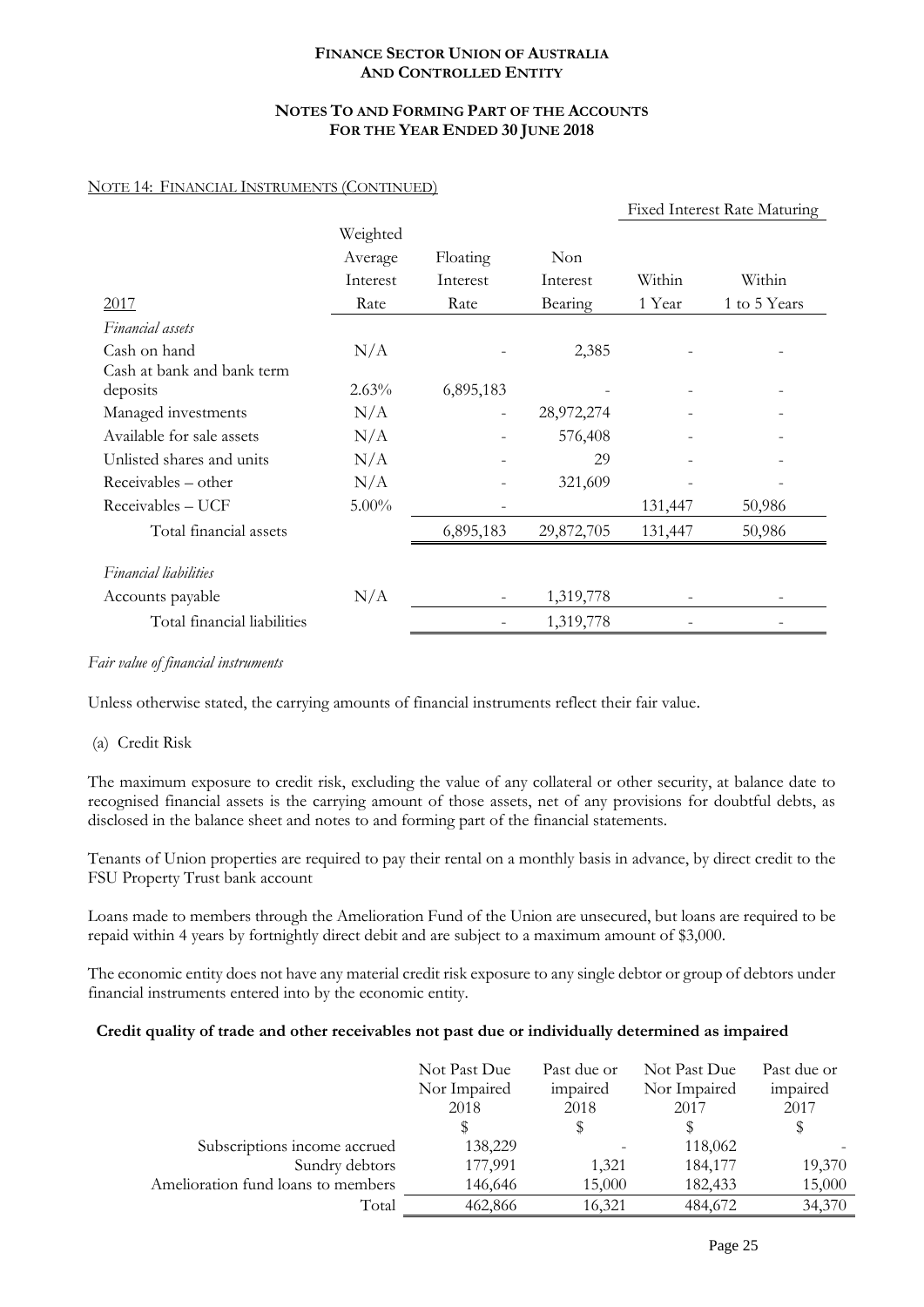#### **NOTES TO AND FORMING PART OF THE ACCOUNTS FOR THE YEAR ENDED 30 JUNE 2018**

## NOTE 14: FINANCIAL INSTRUMENTS (CONTINUED)

#### **Ageing of trade and other receivables that were past due but not impaired for 2018**

|                | $0$ to 30 days | 31 to 60 days            | 61 to 90 days | $90 + days$ | Total |
|----------------|----------------|--------------------------|---------------|-------------|-------|
| Sundry debtors | -              | $\overline{\phantom{0}}$ |               | 1.321       | 1.321 |
| Total          |                | -                        |               | 1.321       | 1.321 |
|                |                |                          |               |             |       |

#### **Ageing of trade and other receivables that were past due but not impaired for 2017**

|                | $0$ to 30 days | 31 to 60 days            | $61$ to $90$ days        | $90 + \text{days}$ | Total  |
|----------------|----------------|--------------------------|--------------------------|--------------------|--------|
|                |                |                          |                          |                    |        |
| Sundry debtors | 18.049         | $\overline{\phantom{a}}$ | $\overline{\phantom{0}}$ | 1.321              | 19,370 |
| Total          | 18.049         | $\overline{\phantom{0}}$ |                          | 1.321              | 19.370 |

The Management of the Union believe that the unimpaired amounts that are past due by more than 30 days are still collectible in full, based on historical payment behaviour of the debtors.

#### (b) Liquidity Risk

Subscription revenue from members for the year ended June 30, 2018 of \$14,886,759 (2017 - \$15,068,461) is the major income source of the Union. Consequently, the future liquidity of the Union will be impacted by the level of membership.

#### (c) Market Risk

(i) Interest Rate Risk

Interest rate risk is dependent on short-term interest rates offered by banking institutions. Most deposits are made with National Australia Bank, with a smaller amount deposited with Members Equity Bank.

Accounts receivable, subject to interest rates, are loans made to members through the Amelioration Fund of the Union. The interest rate is reviewed and set by the National Executive.

(ii) Foreign Currency Risk

Foreign currency risk is limited to the managed funds which are invested in Overseas Equities - Unhedged. These risks are managed by JANA.

(iii) Price Risk

Subscription revenue from members is the major income source of the Union, and the price risk relates to members maintaining their membership at the subscription rates set by the National Executive on an annual basis.

#### NOTE 15: FAIR VALUE HIERARCHY

Management of the Union assessed that cash, trade receivables, trade payables, and other current liabilities approximate their carrying amounts largely due to the short term maturities of these instruments.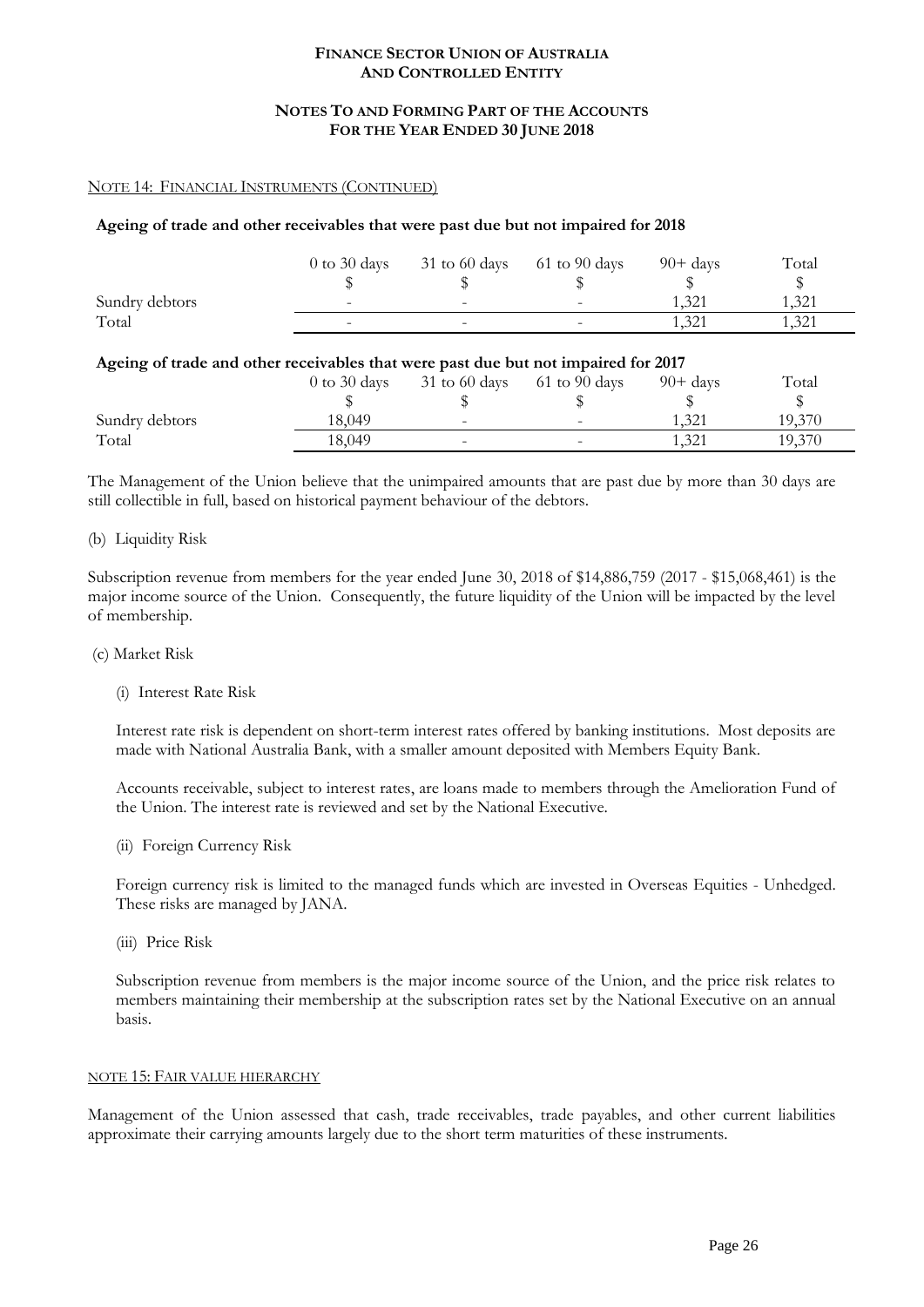## **NOTES TO AND FORMING PART OF THE ACCOUNTS FOR THE YEAR ENDED 30 JUNE 2018**

#### NOTE 15: FAIR VALUE HIERARCHY (CONTINUED)

#### *Fair value hierarchy*

The following tables detail the consolidated entity's assets and liabilities, measured or disclosed at fair value, using a three level hierarchy, based on the lowest level of input that is significant to the entire fair value measurement, being:

Level 1: Quoted prices (unadjusted) in active markets for identical assets or liabilities that the entity can access at the measurement date

Level 2: Inputs other than quoted prices included within Level 1 that are observable for the asset or liability, either directly or indirectly

Level 3: Unobservable inputs for the asset or liability

The following table contains the carrying amounts and related fair values for the Union's assets:

| Consolidated – 2018           | Level 1    | Level 2      | Level 3 | Total        |
|-------------------------------|------------|--------------|---------|--------------|
| Assets                        |            |              |         |              |
| Managed investments           | 27,855,806 |              |         | 27,855,806   |
| Available for sale assets     | 541,622    |              |         | 541,622      |
| Unlisted shares and units     |            |              | 29      | 29           |
| Land and buildings            |            | 14, 167, 250 |         | 14, 167, 250 |
| Total assets                  | 28,397,428 | 14, 167, 250 | 29      | 42,564,707   |
| Consolidated - 2017<br>Assets | Level 1    | Level 2      | Level 3 | Total        |
| Managed investments           | 28,972,274 |              |         | 28,972,274   |
| Available for sale assets     | 576,408    |              |         | 576,408      |
| Unlisted shares and units     |            |              | 29      | 29           |
| Land and buildings            |            | 14,597,500   |         | 14,597,500   |
| Total assets                  | 29,548,682 | 14,597,500   | 29      | 44,146,211   |

There were no transfers between levels during the financial year.

The descriptions of the significant unobservable inputs are as follows:

The valuation technique utilised in the determination of the fair value of land and buildings is the direct comparison approach. The significant unobservable inputs relate to the direct cost/value per square meter with estimated ranges between \$4,000/m2 to \$5,000/m2. The estimated fair value would increase (decrease) if the estimated price per square meter were higher or lower.

#### NOTE 16: REMUNERATION OF AUDITORS

|                                    | 2018   | 2017   |
|------------------------------------|--------|--------|
|                                    |        |        |
| Value of the services provided     |        |        |
| Financial statement audit services | 51,200 | 69,000 |
| Other services                     |        |        |
| Total remuneration of auditors     | 51,200 | 69,000 |

No other services were provided by the auditors of the financial statements.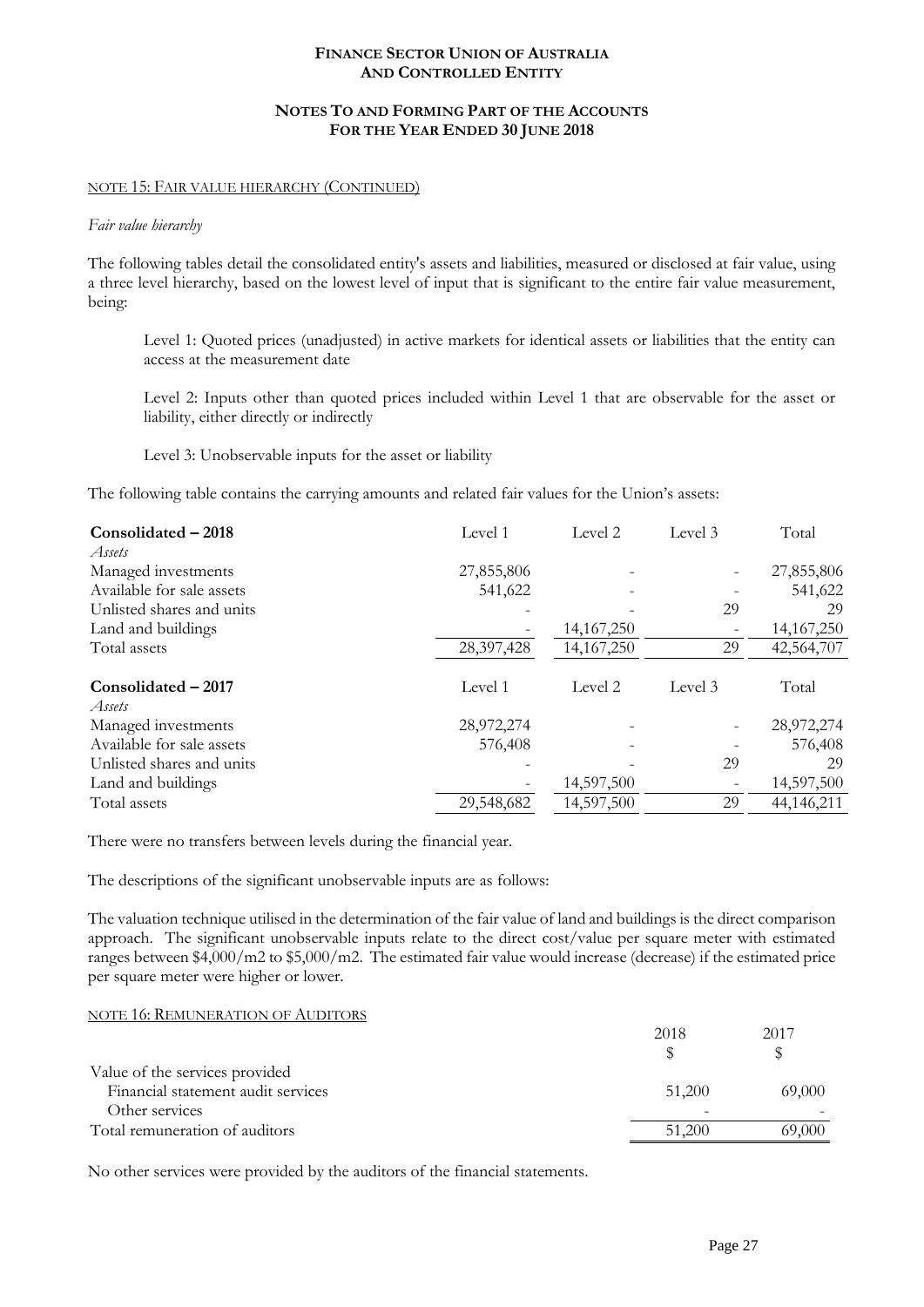## **NOTES TO AND FORMING PART OF THE ACCOUNTS FOR THE YEAR ENDED 30 JUNE 2018**

#### NOTE 17: EVENTS SUBSEQUENT TO REPORTING DATE

#### (a) Investment Valuations

Investments shown in these accounts are shown at their value as at June 30, 2018. Since that the value of the Union's investments has increased/decreased in line with movements on Australian and global financial markets.

There were no other events that occurred after 30 June 2018, or prior to the signing of the financial statements, that would affect the ongoing structure and financial activities of the union.

#### NOTE 18: INFORMATION TO BE PROVIDED TO MEMBERS OR REGISTRAR

In accordance with the requirements of the Fair Work (Registered Organisations) Act 2009, the attention of members is drawn to the provisions of sub-sections (1), (2) and (3) of Section 272 of Part 3 of Chapter 8, which reads as follows:

- (1) A member of a reporting unit, or the General Manager, may apply to the reporting unit for specified prescribed information in relation to the reporting unit to be made available to the person making the application;
- (2) The application must be in writing and must specify the period within which, and the manner in which, the information is to be made available. The period must not be less than 14 days after the application is given to the reporting unit;
- (3) A reporting unit must comply with an application made under sub-section (1).

In accordance with the requirements of the Fair Work (Registered Organisations) Act 2009, the attention of members is also drawn to the following reporting disclosures:

- (1) The reporting unit's ability to continue as a going concern is not reliant on the agreed financial support of another reporting unit.
- (2) The reporting unit has not agreed to provide financial support to ensure any another reporting unit has the ability to continue as a going concern.
- (3) The reporting unit has not acquired assets or liabilities during the financial year as a result of:
	- (a) an amalgamation under Part 2 of Chapter 3, of the Fair Work (Registered Organisations) Act 2009; or
	- (b) a restructure of the branches of the organisation; or
	- (c) a determination by the General Manager under subsection 345(1) of the Fair Work (Registered Organisations) Act 2009 of an alternative reporting structure for the organisation; or
	- (d) a revocation by the General manager under 249(1) of the Fair Work (Registered Organisations) Act 2009 of a certificate issued to an organisation under subsection 245(1)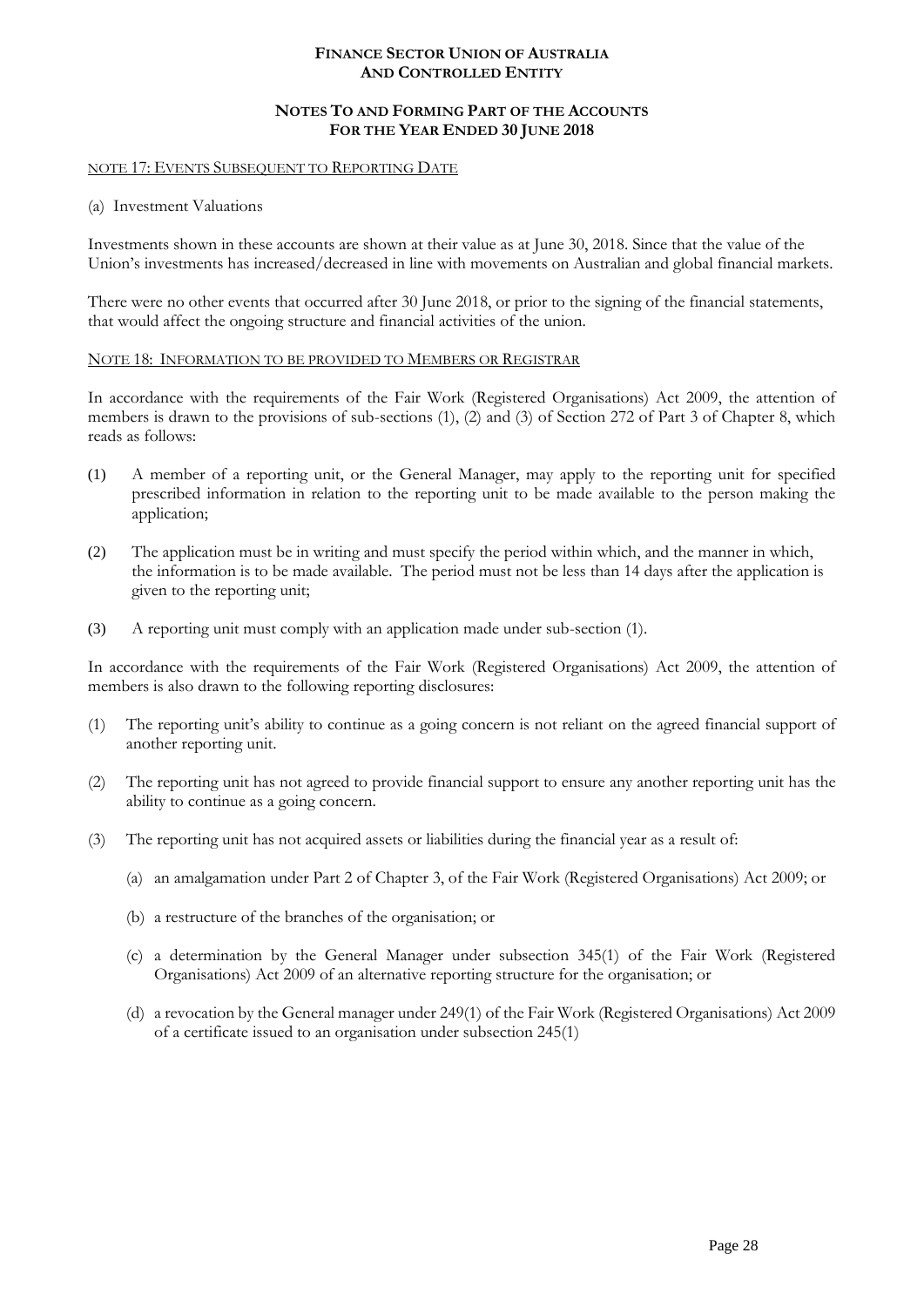#### **FINANCE SECTOR UNION OF AUSTRALIA**

## **EXPENDITURE REPORT REQUIRED UNDER SUBSECTION 255(2A) for the year ended 30 June 2018**

The Committee of management presents the expenditure report as required under subsection 255(2A) on the Reporting Unit for the year ended 30 June 2018.

|                                                       | 2018<br>\$ | 2017<br>\$ |
|-------------------------------------------------------|------------|------------|
| Remuneration and other employment -                   | 13,694,775 | 13,724,847 |
| related costs and expenses - employees<br>Advertising |            |            |
| <b>Operating Costs</b>                                | 4,776,941  | 4,604,126  |
| Donations to political parties                        | 6,000      |            |
| Legal Costs                                           | 204,094    | 47,228     |
|                                                       | 18,681,810 | 18,376,201 |

Julia Angrisario

Signature of Designated Officer

Julia Angrisano, National Secretary

Name and title of designated officer

23 November 2018

Date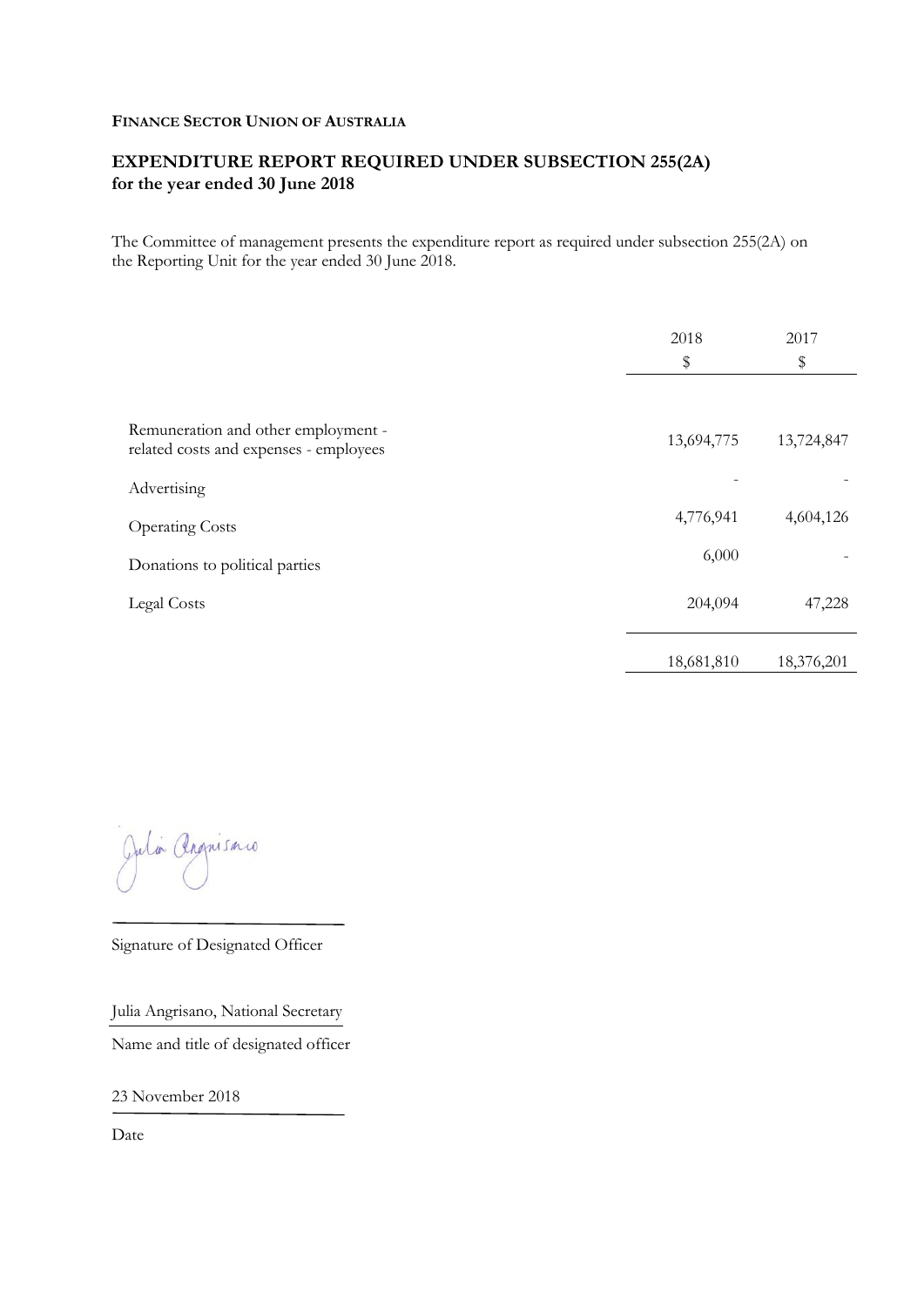## **FINANCE SECTOR UNION OF AUSTRALIA OFFICER DECLARATION STATEMENT**

I, Julia Angrisano, being the National Secretary of the Finance Sector Union of Australia, declare that the following activities did not occur during the reporting period ending 30 June 2018.

The reporting unit did not:

- receive any other revenue from another reporting unit
- receive revenue from undertaking recovery of wages activity
- pay any other expense to another reporting unit
- have a receivable with other reporting unit(s)
- have a payable with other reporting unit(s)
- have a fund or account for compulsory levies, voluntary contributions or required by the rules of the organisation or branch
- transfer to or withdraw from a fund (other than the general fund), account, asset or controlled entity
- have another entity administer the financial affairs of the reporting unit
- make a payment to a former related party of the reporting unit

Signed by the officer:

Julio Angrisario

Dated: 23 November 2018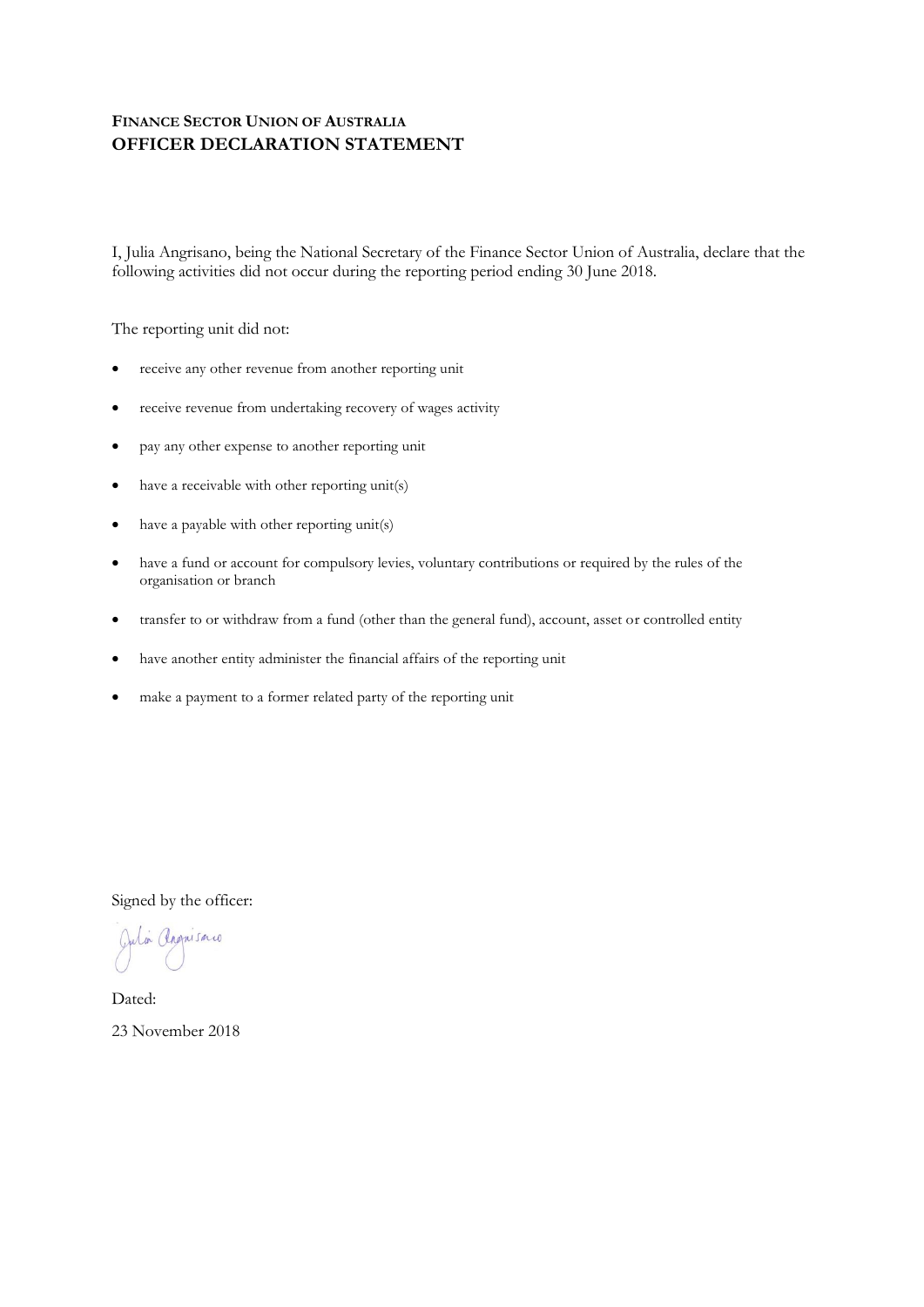

#### **RSM Australia Partners**

Level 21, 55 Collins Street Melbourne VIC 3000 PO Box 248 Collins Street West VIC 8007

> T +61 (0) 3 9286 8000 F +61 (0) 3 9286 8199

> > www.rsm.com.au

## **INDEPENDENT AUDITOR'S REPORT To the Members of Finance Sector Union of Australia**

#### **Opinion**

We have audited the financial report of Finance Sector Union of Australia (the union) and its controlled entity (the reporting unit), which comprises the statement of financial position as at 30 June 2018, the statement of profit or loss and other comprehensive income, the statement of changes in equity and the statement of cash flows for the year then ended, and notes to the financial statements, including a summary of significant accounting policies, the statement of the National Executive, the subsection 255(2A) report and the Officer Declaration Statement.

In our opinion, the accompanying financial report of the company's is in accordance with the *Fair Work (Registered Organisations) Act 2009*, including:

- (i) giving a true and fair view of the company's financial position as at 30 June 2018 and of its financial performance for the year then ended; and
- (ii) complying with Australian Accounting Standards and any other requirements imposed by the Reporting Guidelines or Part 3 of Chapter 8 of the *Fair Work (Registered Organisations) Act 2009* (the RO Act).

We declare that management's use of the going concern basis in the preparation of the financial statements of the reporting unit is appropriate.

#### **Basis for Opinion**

We conducted our audit in accordance with Australian Auditing Standards. Our responsibilities under those standards are further described in the *Auditor's Responsibilities for the Audit of the Financial Report* section of our report. We are independent of the Reporting Unit in accordance with the ethical requirements of the Accounting Professional and Ethical Standards Board's APES 110 *Code of Ethics for Professional Accountants* (the Code) that are relevant to our audit of the financial report in Australia. We have also fulfilled our other ethical responsibilities in accordance with the Code.

We believe that the audit evidence we have obtained is sufficient and appropriate to provide a basis for our opinion.

#### **Other Information**

The National Executive is responsible for the other information. The other information comprises the Operating Report included in the reporting unit's financial report for the year ended 30 June 2018, but does not include the financial report and the auditor's report thereon.

Our opinion on the financial report does not cover the other information and accordingly we do not express any form of assurance conclusion thereon.

In connection with our audit of the financial report, our responsibility is to read the other information and, in doing so, consider whether the other information is materially inconsistent with the financial report or our knowledge obtained in the audit or otherwise appears to be materially misstated.

If, based on the work we have performed, we conclude that there is a material misstatement of this other information, we are required to report that fact. We have nothing to report in this regard.

**THE POWER OF BEING UNDERSTOOD**  AUDIT | TAX | CONSULTING

RSM Australia Partners is a member of the RSM network and trades as RSM. RSM is the trading name used by the members of the RSM network. Each member of the RSM network is an independent accounting and consulting firm which practices in its own right. The RSM network is not itself a separate legal entity in any jurisdiction. RSM Australia Partners ABN 36 965 185 036

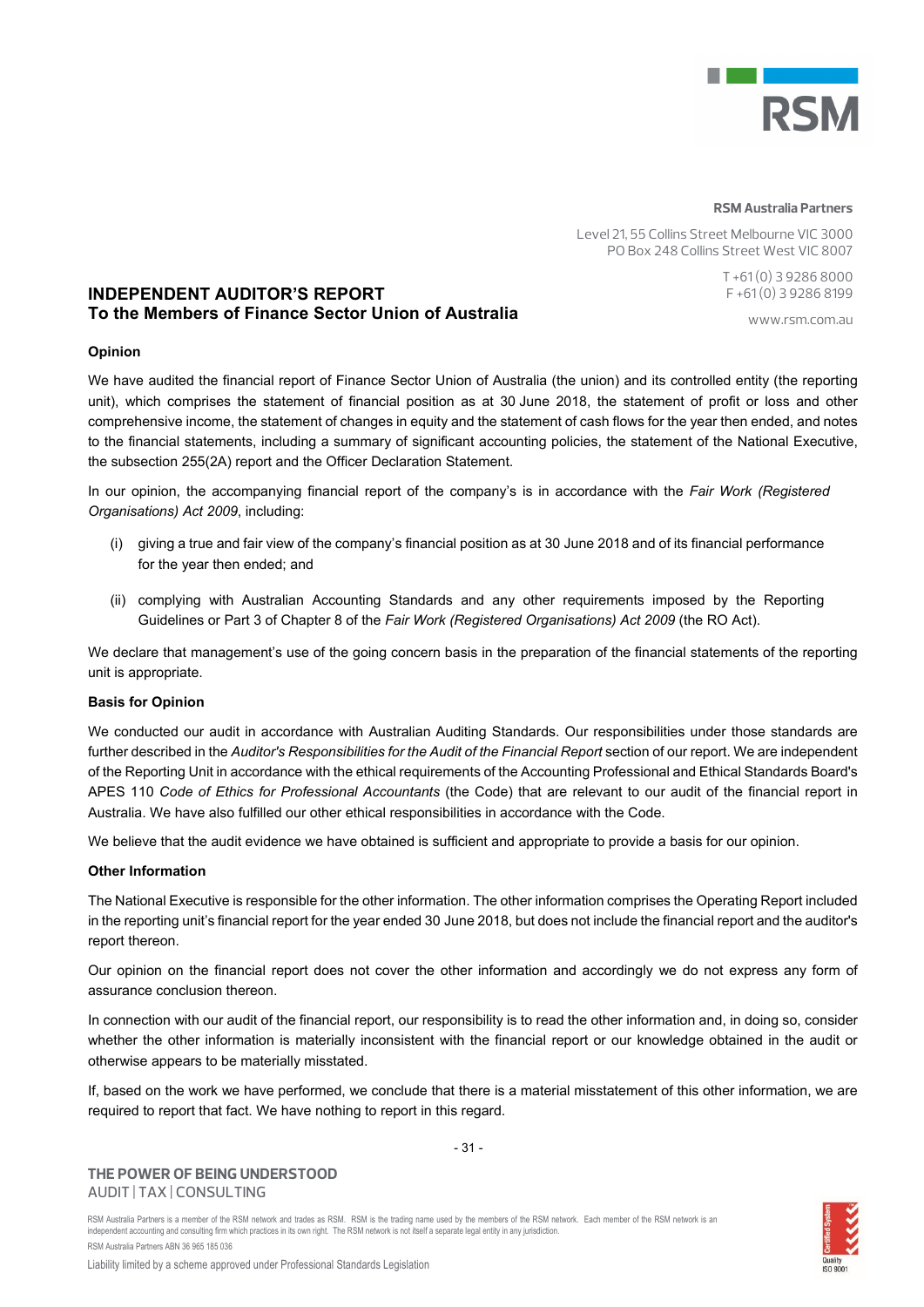

#### **National Executives' Responsibilities for the Financial Report**

The National Executive of the reporting unit are responsible for the preparation of the financial report that gives a true and fair view with Australian Accounting Standards and the RO Act and for such internal control as the National Executive determine is necessary to enable the preparation of the financial report that gives a true and fair view and is free from material misstatement, whether due to fraud or error.

In preparing the financial report, the National Executive are responsible for assessing the reporting unit's ability to continue as a going concern, disclosing, as applicable, matters related to going concern and using the going concern basis of accounting unless the management either intends to liquidate the company or to cease operations, or has no realistic alternative but to do so.

#### **Auditor's Responsibilities for the Audit of the Financial Report**

Our objectives are to obtain reasonable assurance about whether the financial report as a whole is free from material misstatement, whether due to fraud or error, and to issue an auditor's report that includes our opinion. Reasonable assurance is a high level of assurance, but is not a guarantee that an audit conducted in accordance with the Australian Auditing Standards will always detect a material misstatement when it exists. Misstatements can arise from fraud or error and are considered material if, individually or in the aggregate, they could reasonably be expected to influence the economic decisions of users taken on the basis of this financial report.

A further description of our responsibilities for the audit of the financial report is located at the Auditing and Assurance Standards Board website at: http://www.auasb.gov.au/auditors responsibilities/ar4.pdf. This description forms part of our auditor's report.

We declare that we are auditor as registered under the RO Act.

#### **Report on Other Legal and Regulatory Requirements**

In accordance with the requirements of section 257(7) of the RO Act, we are required to describe any deficiency, failure or shortcoming in respect of the matters referred to section 252 and 257(2) of the RO Act. In relation to these matters, we have nothing to report.

#### **RSM AUSTRALIA PARTNERS**

**R B MIANO**  Partner

Dated: 26 November 2018 Melbourne, Victoria

Registration number (as registered by the RO Commissioner under the RO Act): AA2017/58